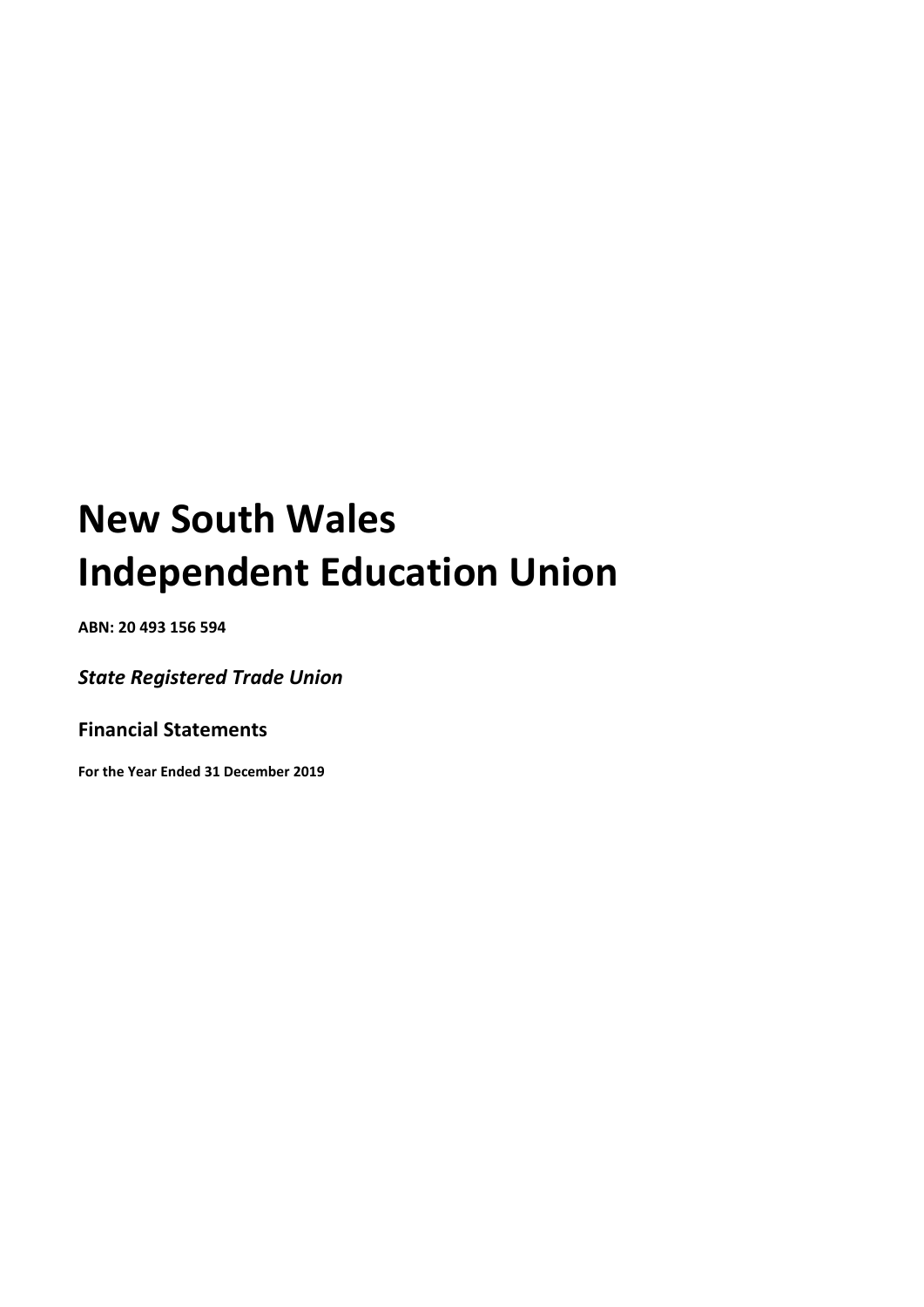**ABN: 20 493 156 594**

# **Contents**

**For the Year Ended 31 December 2019**

#### **Financial Statements**

| <b>Committee of Management Certificate</b>                 | 1             |
|------------------------------------------------------------|---------------|
| Certificate by Accounting Officer                          | $\mathcal{P}$ |
| Statement of Profit or Loss and Other Comprehensive Income | 3             |
| <b>Balance Sheet</b>                                       | 4             |
| <b>Statement of Changes in Equity</b>                      | 5.            |
| <b>Statement of Cash Flows</b>                             | 6             |
| Notes to the Financial Statements                          | 7             |
| Independent Audit Report                                   | 26            |
|                                                            |               |

Page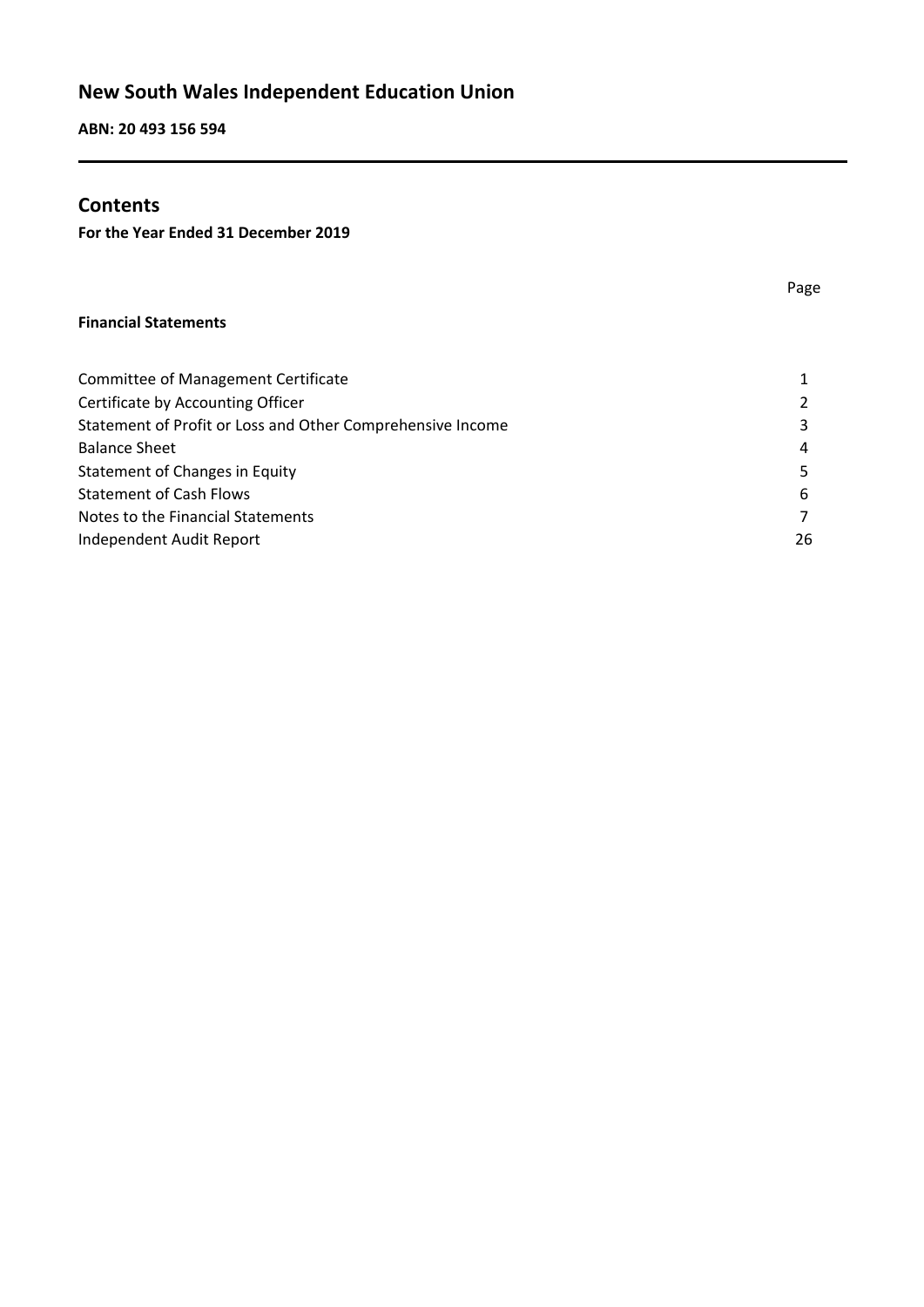ABN: 20 493 156 594

### **Committee of Management Certificate**

We, Mark Northam and Carol Matthews, being two members of the Committee of Management of the New South Wales Independent Education Union ("the Union"), hereby certify in respect of the financial year ended 31 December 2019, that:

- i) In the opinion of the Committee of Management, the attached financial statements show a true and fair view of the financial affairs of the Union as at 31 December 2019; and
- $\mathbf{ii}$ In the opinion of the Committee of Management, meetings of the Committee of Management were held during the year ended 31 December 2019 in accordance with the Rules of the Union; and
- $iii)$ To the knowledge of any member of the Committee of Management, there have been no instances where records of the Union or other documents [not being documents containing information made available to a member of the Union under subsection 512(2) of the Industrial Relations Act 1991 (NSW), as applied by subsection 282(3) of the Industrial Relations Act 1996 (NSW)] or copies of those records or documents, or copies of the rules of the Union, have not been furnished, or made available to members in accordance with the Industrial Relations Act 1996 (NSW), the Regulations thereto, or the Rules of the Union as the case may be; and
- iv) In relation to the report prepared in accordance with section 514 of the 1991 Act, as applied by section 282(3) of the Industrial Relations Act 1996 (NSW), by the auditor of the organisation in respect of the financial year immediately preceding the financial year to which the accounts relate [i.e the second most recently concluded financial year] and in relation to any accounts and statements prepared in accordance with section 510(1) of the 1991 Act to which that report relates, the organisation has complied with section 517(1) of the 1991 Act and whichever of subsections (5) and (6) of that section of that Act is applicable.

This certificate is in accordance with a resolution passed by the Committee of Management of the Union in relation to the matters to be stated in the certificate and is signed on behalf of the Committee of Management by the undersigned:

Mark Northam

**Carol Matthews** 

Dated: 8 May 2020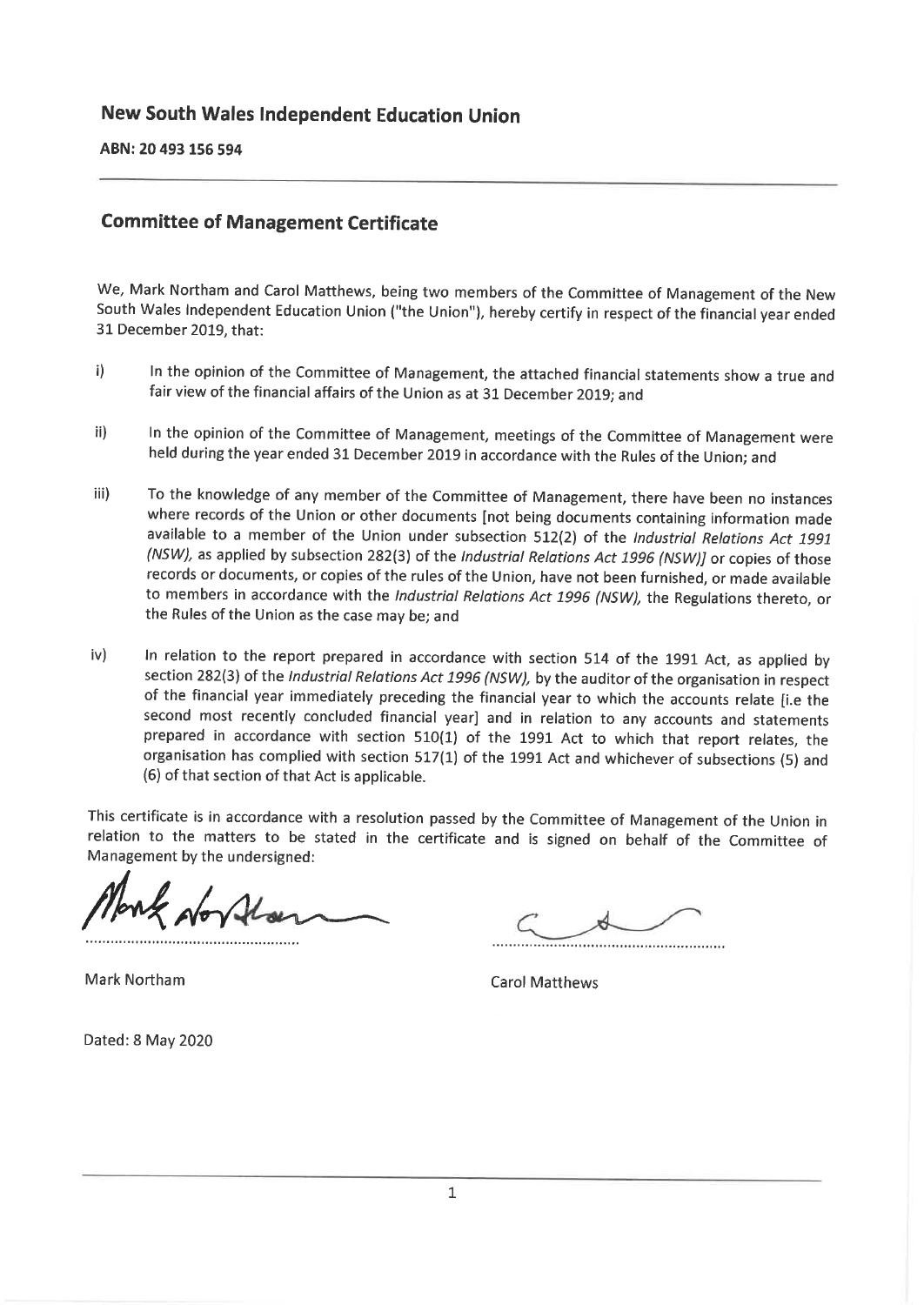ABN: 20 493 156 594

# **Certificate by Accounting Officer**

I, Mark Northam, being the Accounting Officer of the New South Wales Independent Education Union ("the Union") hereby certify to the best of my knowledge and belief that there were 29,690 persons that were full members of the Union as at the end of the financial year ended 31 December 2019, and in my opinion;

- $\mathbf{i}$ The attached financial statements show a true and fair view of the financial affairs of the Union as at 31 December 2019; and
- $\mathsf{ii}$ A record has been kept of all monies paid by, or collected from members of the Union, and all money so paid or collected have been credited to the bank account or accounts to which those monies are to be credited, in accordance with the Rules of the Union; and
- iii) Before any expenditure was incurred by the Union approval of the incurring of the expenditure was obtained in accordance with the Rules of the Union; and
- $iv)$ No payment was made out of a fund referred to in clause 57(b)(xiii) or (xv) of the Industrial Relations Regulation 1992 for a purpose other than the purpose for which the fund was operated and only when approved in accordance with the Rules of the Union; and
- $V)$ Any loans or financial benefits granted to persons holding office in the Union were authorised in accordance with the Rules of the Union; and
- $vi)$ The register of members of the Union was maintained in accordance with the Industrial Relations Act 1996 (NSW).

Mark No Al

Mark Northam

**Accounting Officer** 

Dated: 8 May 2020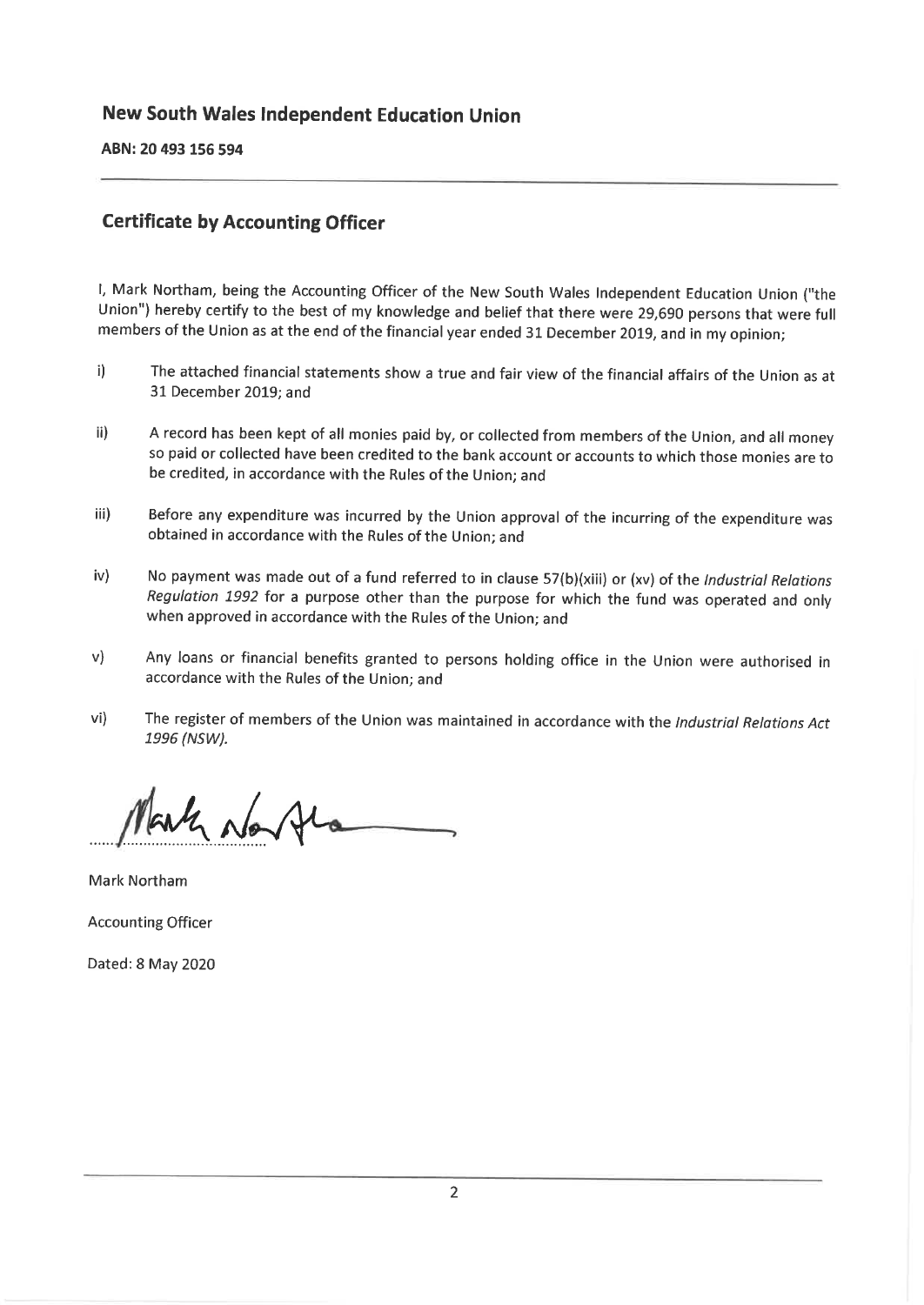# **Statement of Profit or Loss and Other Comprehensive Income**

**For the Year Ended 31 December 2019**

|                                         |             | 2019       | 2018       |
|-----------------------------------------|-------------|------------|------------|
|                                         | <b>Note</b> | \$         | \$         |
| Rental income                           | 4           | 148,643    | 118,883    |
| Other income                            | 4           | 33,218     | 60,799     |
| Depreciation expense                    | 8, 9        | (681, 636) | (687, 572) |
| <b>Building expenses</b>                |             | (224, 165) | (201, 775) |
| Professional fees                       |             | (19,050)   | (30, 442)  |
| Legal fees                              |             | (15, 118)  |            |
| Other expenses                          |             | (1, 149)   | (16, 135)  |
| <b>Result for the year</b>              |             | (759, 257) | (756, 242) |
| Other comprehensive income for the year |             |            |            |
| Total comprehensive income for the year |             | (759, 257) | (756,242)  |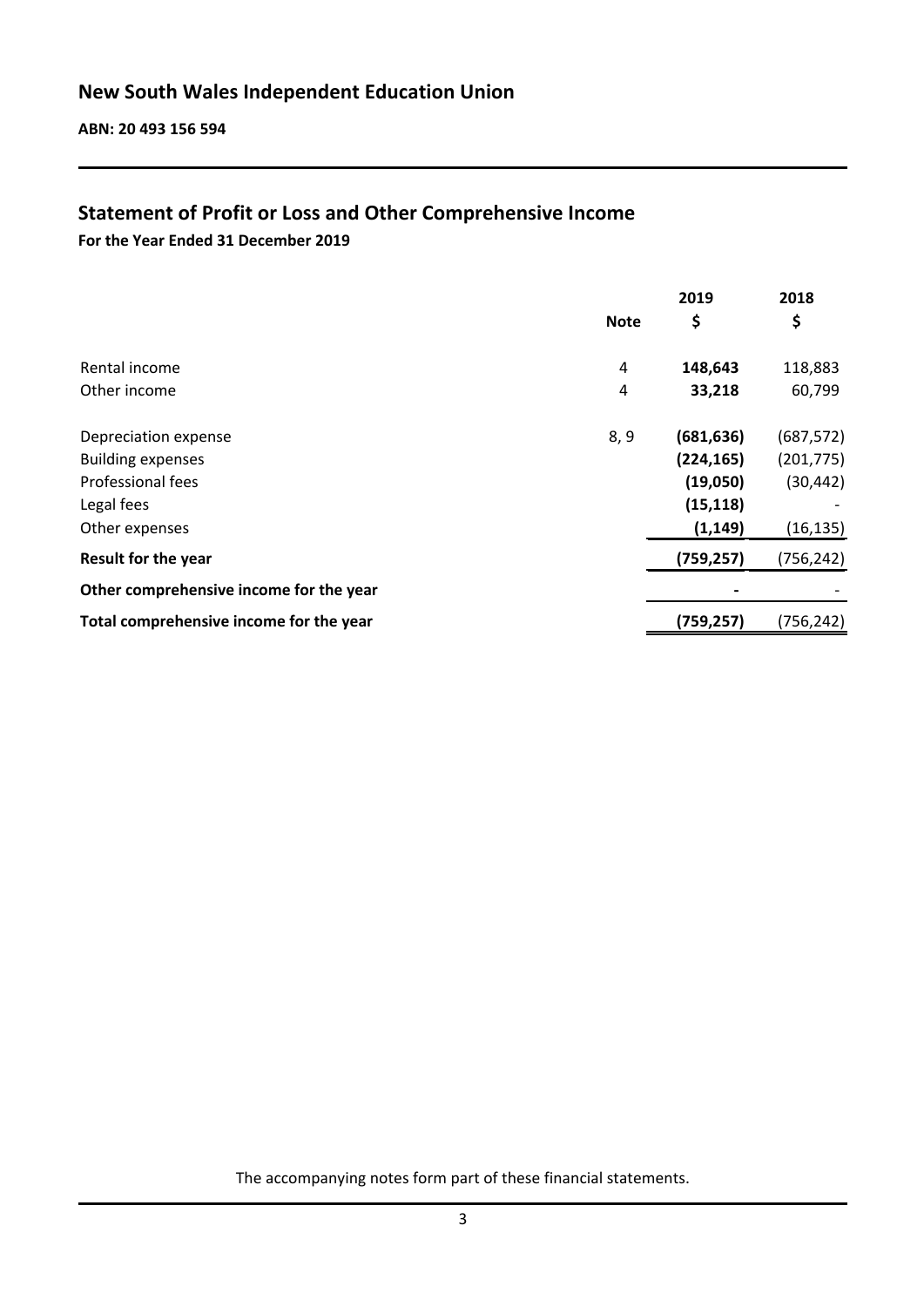**ABN: 20 493 156 594**

# **Balance Sheet**

**As at 31 December 2019**

|                                  | <b>Note</b>    | 2019<br>\$ | 2018<br>\$ |
|----------------------------------|----------------|------------|------------|
| <b>ASSETS</b>                    |                |            |            |
| <b>CURRENT ASSETS</b>            |                |            |            |
| Cash and cash equivalents        | 5              | 736,529    | 1,051,041  |
| Trade and other receivables      | 6              | 17,608     | 3,707      |
| Other financial assets           | $\overline{7}$ | 557,374    | 542,876    |
| Property, plant and equipment    | 8              | 12,144,551 |            |
| Investment properties            | 9              | 474,228    |            |
| Prepayments                      |                | 633        | 635        |
| <b>TOTAL CURRENT ASSETS</b>      |                | 13,930,923 | 1,598,259  |
| <b>NON-CURRENT ASSETS</b>        |                |            |            |
| Other financial assets           |                |            | 17         |
| Property, plant and equipment    | 8              |            | 12,750,468 |
| Investment properties            | 9              |            | 486,744    |
| <b>TOTAL NON-CURRENT ASSETS</b>  |                |            | 13,237,229 |
| <b>TOTAL ASSETS</b>              |                | 13,930,923 | 14,835,488 |
| <b>LIABILITIES</b>               |                |            |            |
| <b>CURRENT LIABILITIES</b>       |                |            |            |
| Trade and other payables         | 10             | 9,536      | 154,844    |
| <b>TOTAL CURRENT LIABILITIES</b> |                | 9,536      | 154,844    |
| TOTAL NON-CURRENT LIABILITIES    |                |            |            |
| <b>TOTAL LIABILITIES</b>         |                | 9,536      | 154,844    |
| <b>NET ASSETS</b>                |                | 13,921,387 | 14,680,644 |
|                                  |                |            |            |
| <b>EQUITY</b>                    |                |            |            |
| Retained earnings                |                | 13,921,387 | 14,680,644 |
| <b>TOTAL EQUITY</b>              |                | 13,921,387 | 14,680,644 |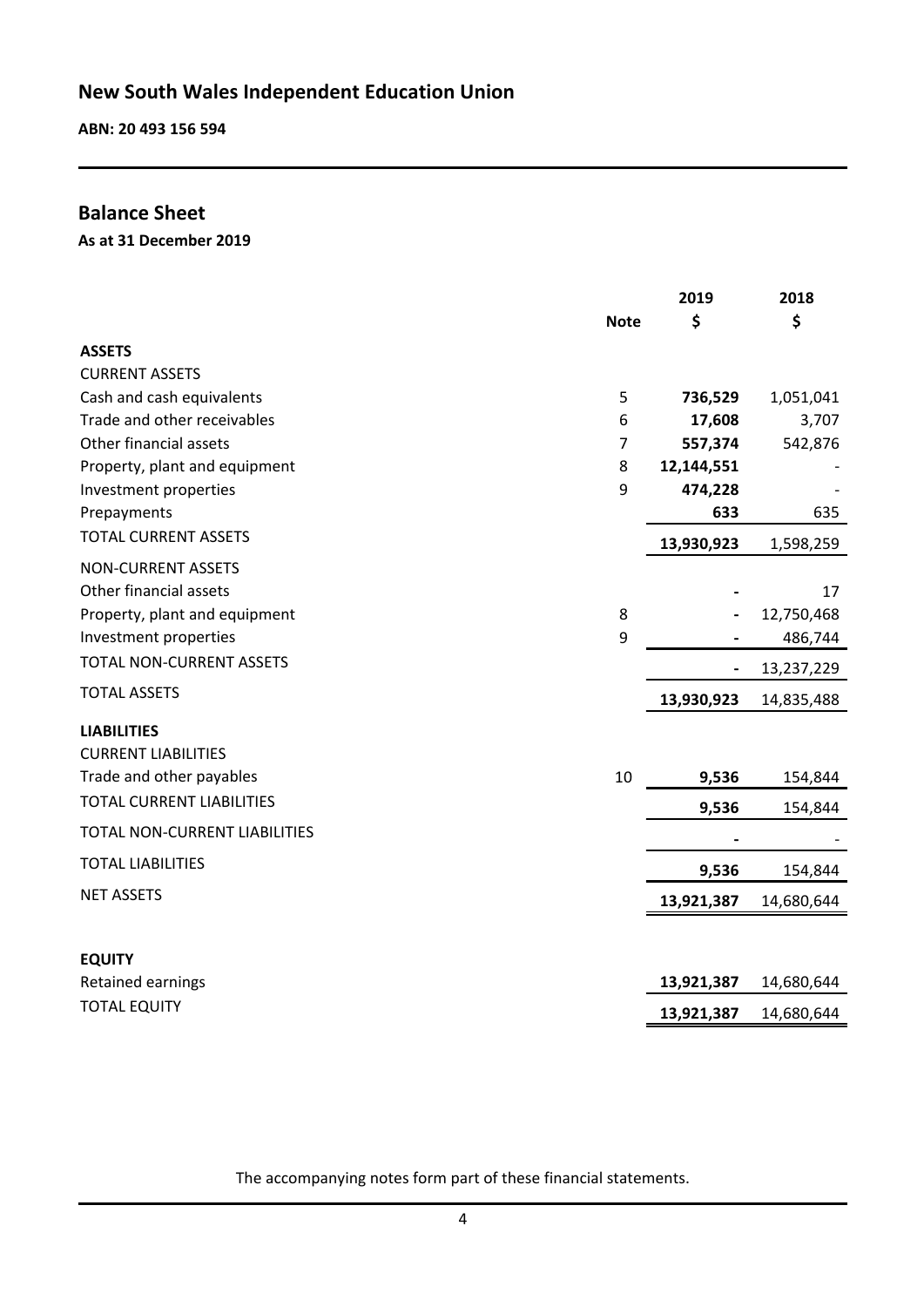**ABN: 20 493 156 594**

# **Statement of Changes in Equity**

**For the Year Ended 31 December 2019**

|                                                         | Retained<br><b>Earnings</b><br>\$ |
|---------------------------------------------------------|-----------------------------------|
| <b>Balance at 1 January 2019</b><br>Result for the year | 14,680,644<br>(759, 257)          |
| <b>Balance at 31 December 2019</b>                      | 13,921,387                        |
| <b>Balance at 1 January 2018</b><br>Result for the year | 15,436,886<br>(756, 242)          |
| <b>Balance at 31 December 2018</b>                      | 14,680,644                        |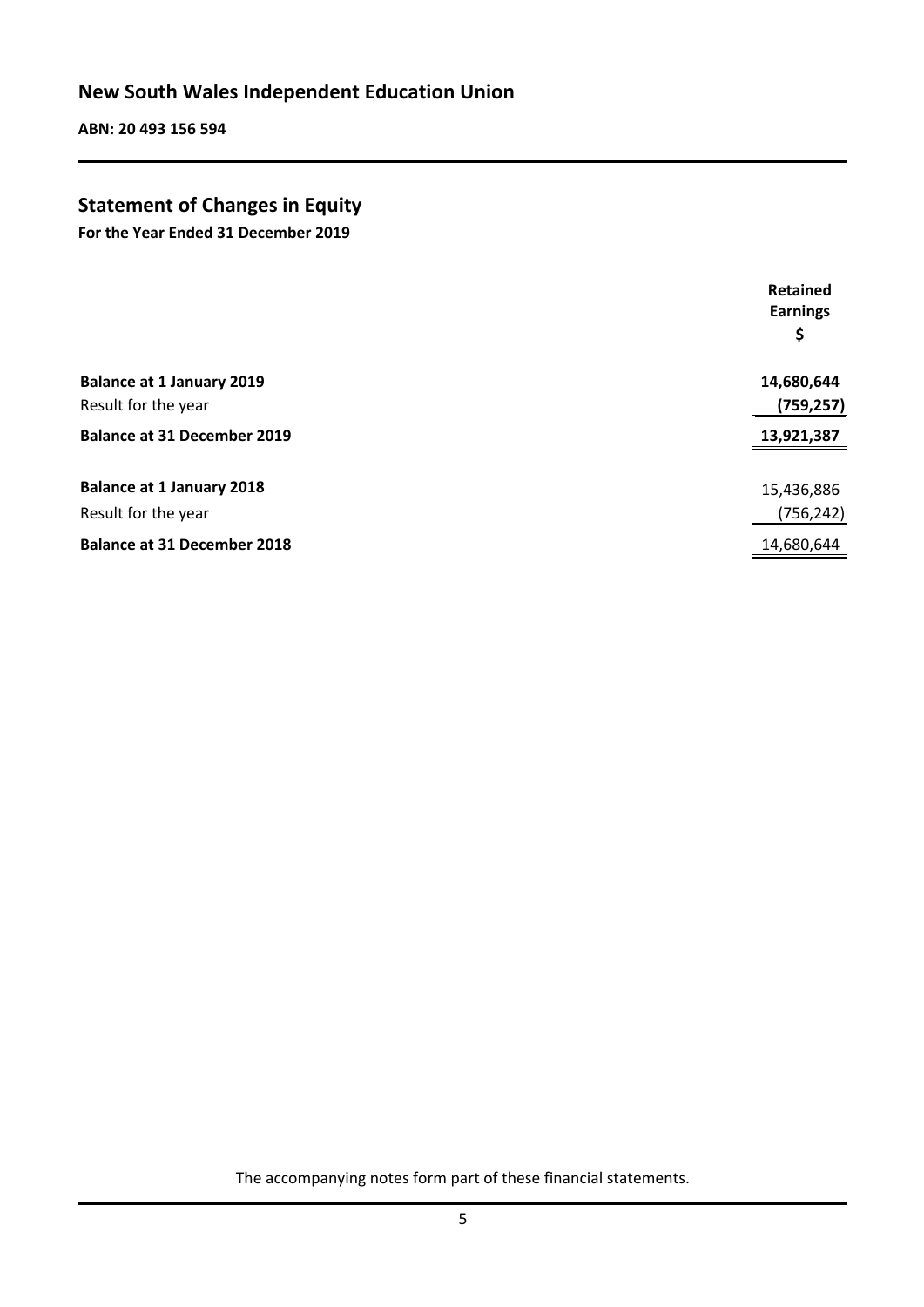**ABN: 20 493 156 594**

# **Statement of Cash Flows**

**For the Year Ended 31 December 2019**

|                                                           |             | 2019       | 2018       |
|-----------------------------------------------------------|-------------|------------|------------|
|                                                           | <b>Note</b> | \$         | \$         |
| <b>CASH FLOWS FROM OPERATING ACTIVITIES:</b>              |             |            |            |
| Receipts from members/customers                           |             | 161,904    | 142,850    |
| Payments to suppliers and employees                       |             | (425, 821) | (127, 625) |
| Interest received                                         |             | 19,101     | 25,058     |
| Net cash provided by/(used in) operating activities       |             | (244, 816) | 40,283     |
| <b>CASH FLOWS FROM INVESTING ACTIVITIES:</b>              |             |            |            |
| Purchase of property, plant and equipment                 |             | (78, 908)  | (688, 145) |
| Proceeds from sale of property, plant and equipment       |             | 23,693     | 33,187     |
| Purchase of held-to-maturity assets                       |             | (14,481)   | (13, 322)  |
| Net cash provided by/(used in) investing activities       |             |            |            |
|                                                           |             | (69, 696)  | (668, 280) |
| <b>CASH FLOWS FROM FINANCING ACTIVITIES:</b>              |             |            |            |
| Net cash provided by/(used in) financing activities       |             |            |            |
|                                                           |             |            |            |
| Net increase/(decrease) in cash and cash equivalents held |             | (314, 512) | (627, 997) |
| Cash and cash equivalents at beginning of year            |             | 1,051,041  | 1,679,038  |
| Cash and cash equivalents at end of financial year        | 5           | 736,529    | 1,051,041  |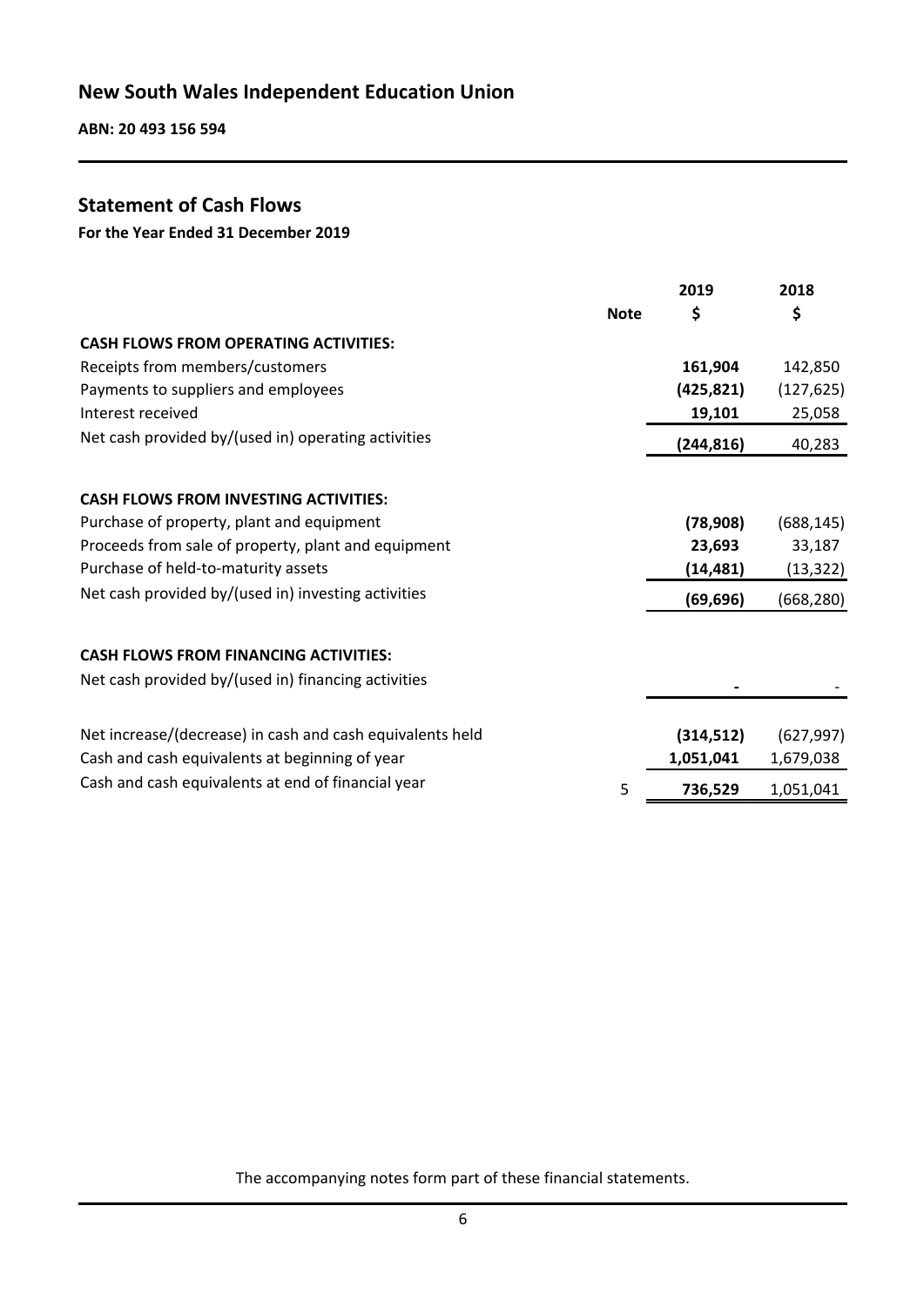# **Notes to the Financial Statements**

#### **For the Year Ended 31 December 2019**

The financial report covers New South Wales Independent Education Union as an individual entity. New South Wales Independent Education Union is a not-for-profit Union which is an organisation of employees registered under the *Industrial Relations Act 1996 [NSW]* ("the Act"). In accordance with the Act, the Union is a body corporate with perpetual succession. By virtue of this method of incorporation, the Union is not subject to the *Corporation Act 2001*.

The financial report was authorised for issue by the Committee of Management on 8 May 2020.

Comparatives are consistent with prior years, unless otherwise stated.

#### **1 Basis of Preparation**

The financial statements are general purpose financial statements that have been prepared in accordance with the Australian Accounting Standards - Reduced Disclosure Requirements as issued by the Australian Accounting Standards Board (AASB) that apply for the reporting period and the *Industrial Relations Act 1996 [NSW].* For the purpose of preparing the general purpose financial statements, the Union is a notfor-profit entity.

The financial statements have been prepared on an accruals basis and are based on historical costs modified, where applicable, by the measurement at fair value of selected non-current assets, financial assets and financial liabilities.

Significant accounting policies adopted in the preparation of these financial statements are presented below and are consistent with prior reporting periods unless otherwise stated.

#### **Liquidation Basis of Preparation**

Subsequent to year end, the Committee of Management has commenced the process to transfer the assets and laibilities of this entity over to the Independent Education Union of Australia - New South Wales/Australian Capital Territory Branch. Accordingly the financial report is prepared on a liquidation basis. Given no consideration will be received for the transfer of assets they continue to be measured in accordance with the accounting policies disclosed in this financial report. Subsequent to the successful transfer of all assets and liabilities it is expected that this entity will be wound up.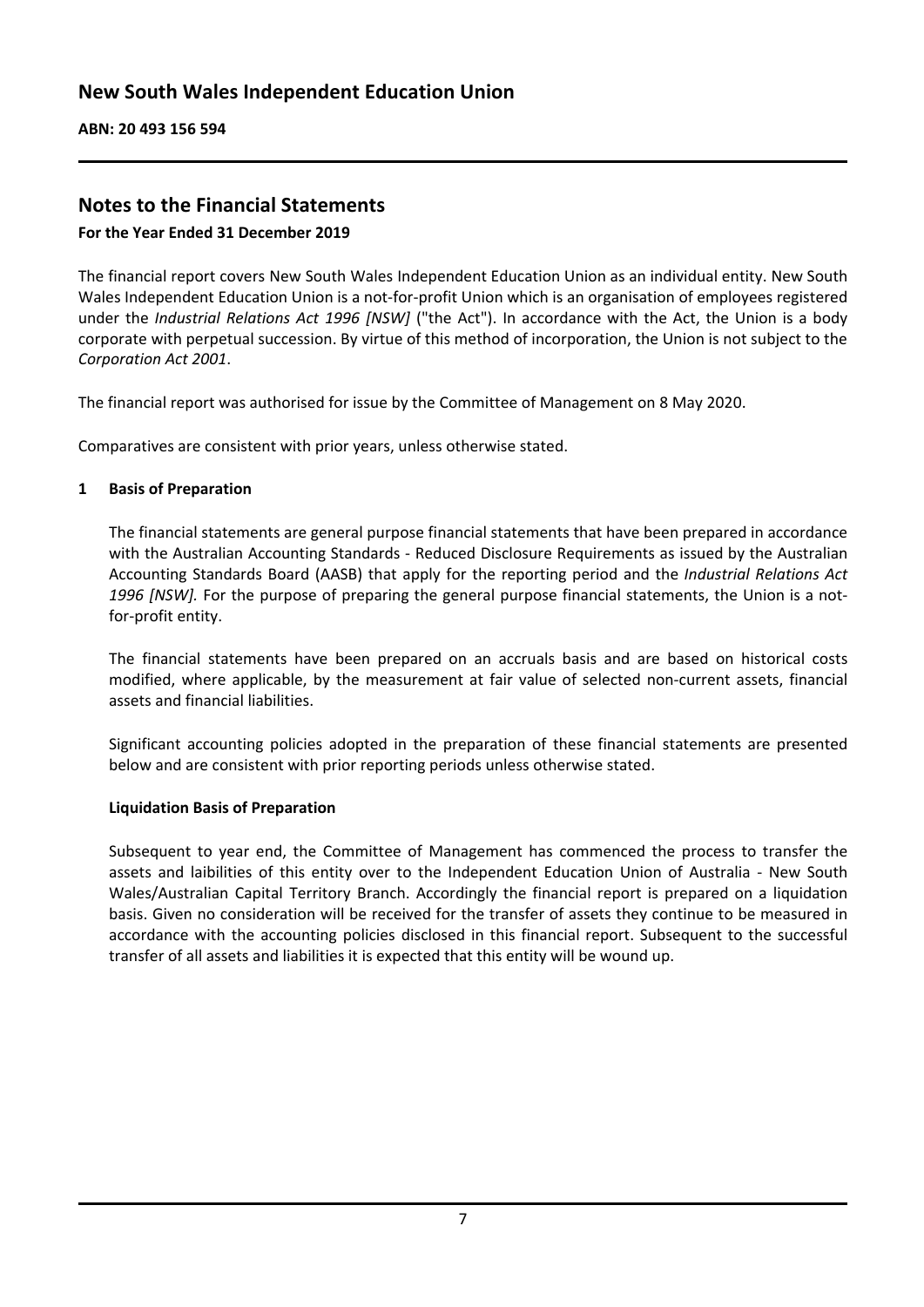**ABN: 20 493 156 594**

# **Notes to the Financial Statements**

**For the Year Ended 31 December 2019**

- **2 Summary of Significant Accounting Policies**
	- **(a) Revenue and other income**

#### *Revenue from contracts with customers - accounting policy applied from 1 January 2019*

The core principle of AASB 15 is that revenue is recognised on a basis that reflects the transfer of promised goods or services to customers at an amount that reflects the consideration the Union expects to receive in exchange for those goods or services.

Revenue is recognised by applying a five-step model as follows:

- 1. Identify the contract with the customer
- 2. Identify the performance obligations
- 3. Determine the transaction price
- 4. Allocate the transaction price to the performance obligations
- 5. Recognise revenue as and when control of the performance obligations is transferred

Generally the timing of the payment for sale of goods and rendering of services corresponds closely to the timing of satisfaction of the performance obligations, however where there is a difference, it will result in the recognition of a receivable, contract asset or contract liability.

None of the revenue streams of the Union have any significant financing terms as there is less than 12 months between receipt of funds and satisfaction of performance obligations.

#### **Specific revenue streams**

The revenue recognition policies for the principal revenue streams of the Union are:

#### *Rental income*

Rental revenue is recognised on a straight-line basis over a period of the lease term so as to reflect a constant periodic rate of return on the net investment.

#### *Interest revenue*

Interest is recognised using the effective interest rate method.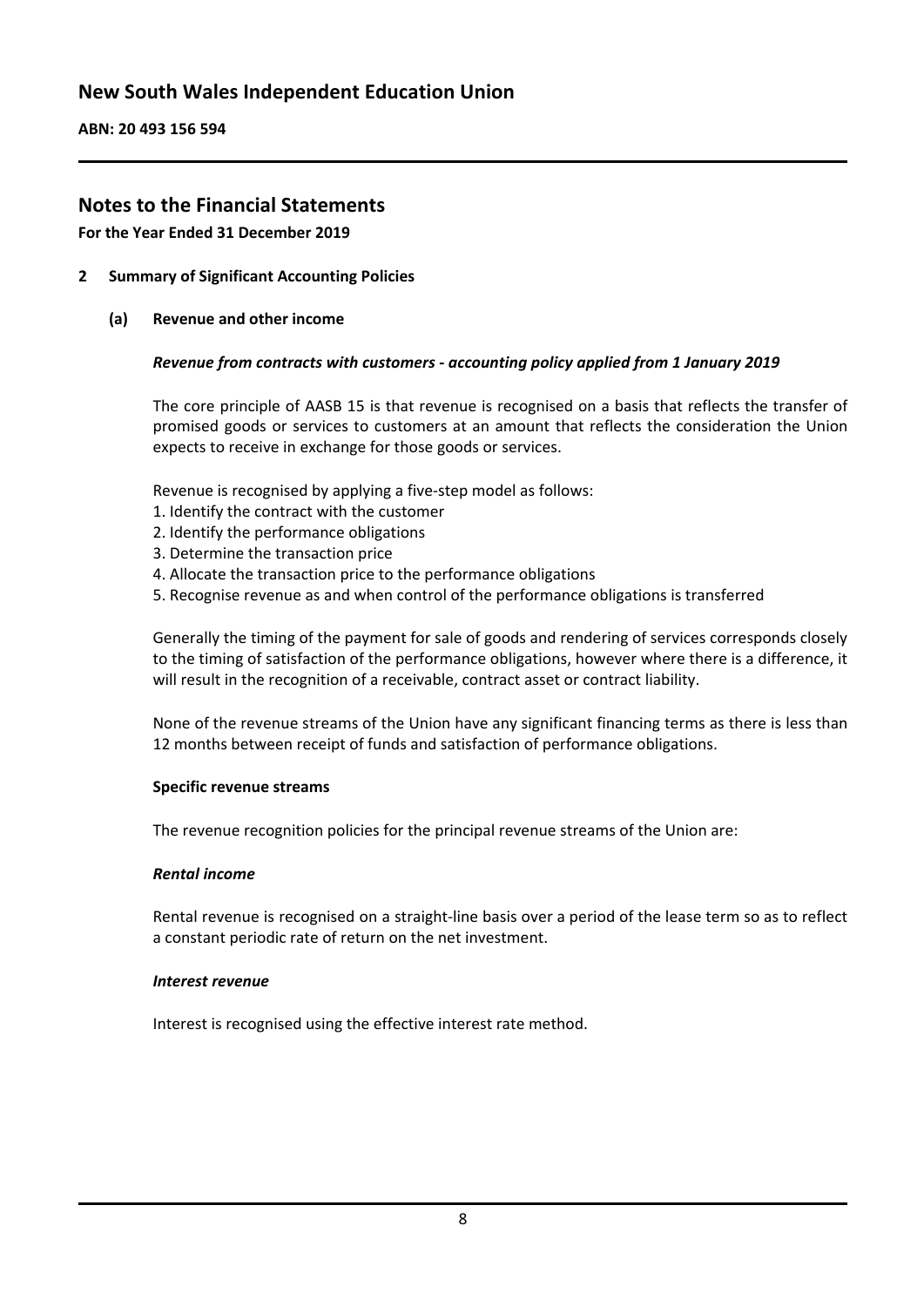**ABN: 20 493 156 594**

# **Notes to the Financial Statements**

**For the Year Ended 31 December 2019**

- **2 Summary of Significant Accounting Policies (continued)**
	- **(a) Revenue and other income (continued)**

#### *Revenue - accounting policy applied prior to 1 January 2019*

Revenue is recognised when the amount of the revenue can be measured reliably, it is probable that economic benefits associated with the transaction will flow to the Union and specific criteria relating to the type of revenue as noted below, has been satisfied.

Revenue is measured at the fair value of the consideration received or receivable and is presented net of returns, discounts and rebates.

#### **(b) Goods and services tax (GST)**

Revenue, expenses and assets are recognised net of the amount of goods and services tax (GST), except where the amount of GST incurred is not recoverable from the Australian Taxation Office (ATO).

Receivables and payables are stated inclusive of GST.

The net amount of GST recoverable from, or payable to, the ATO is included as part of receivables or payables in the balance sheet.

Cash flows in the statement of cash flows are included on a gross basis and the GST component of cash flows arising from investing and financing activities which is recoverable from, or payable to, the taxation authority is classified as operating cash flows.

#### **(c) Income Tax**

The Union is exempt from income tax under Division 50 of th*e Income Tax Assessment Act 1997*.

#### **(d) Cash and cash equivalents**

Cash and cash equivalents comprises cash on hand, demand deposits and short-term investments which are readily convertible to known amounts of cash and which are subject to an insignificant risk of change in value.

#### **(e) Investment property**

Investment property is held at cost which includes expenditure that is directly attributable to the acquisition of the investment property. The investment properties are depreciated on a straightline basis over 40 years.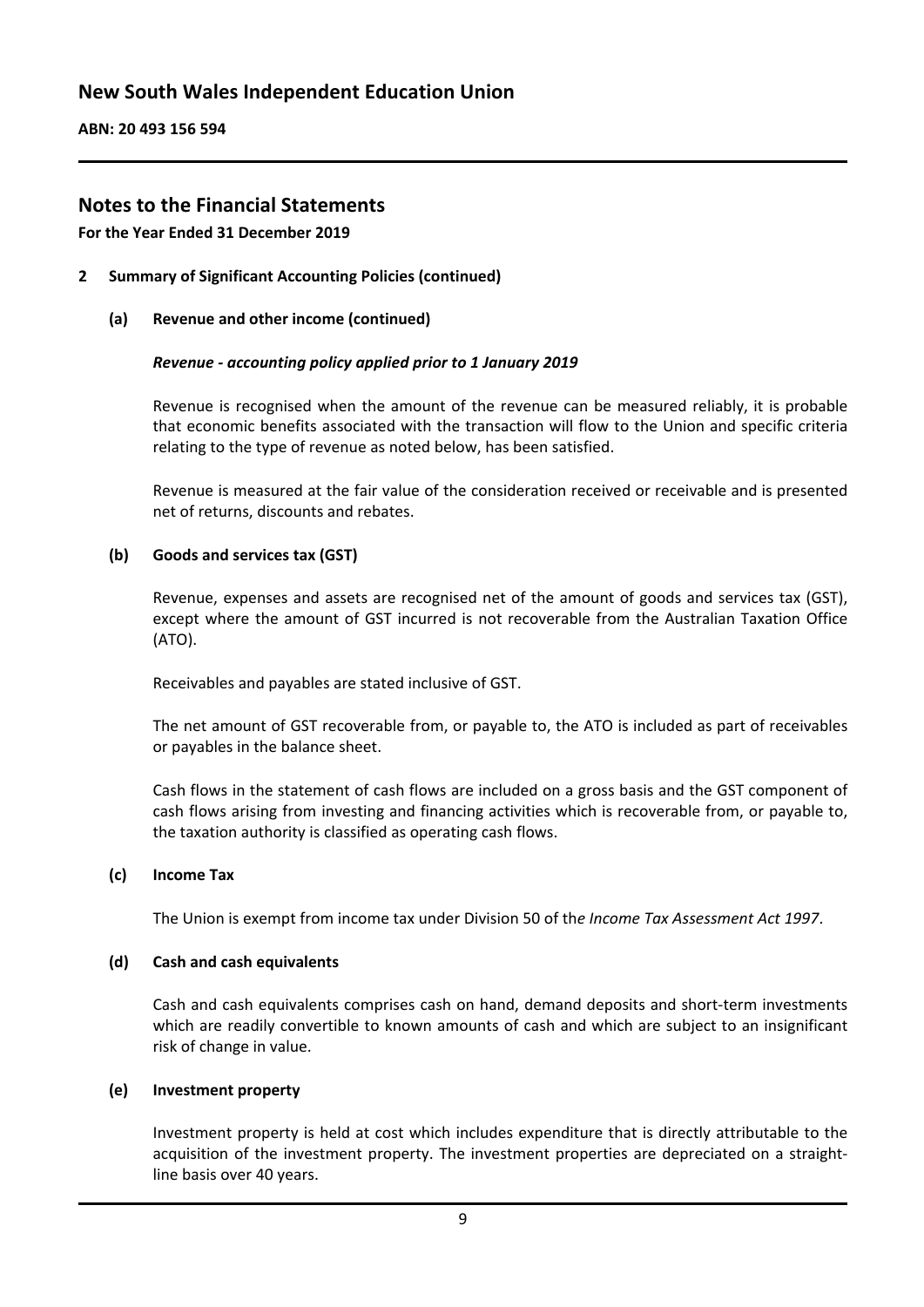**ABN: 20 493 156 594**

# **Notes to the Financial Statements**

#### **For the Year Ended 31 December 2019**

#### **2 Summary of Significant Accounting Policies (continued)**

#### **(f) Property, plant and equipment**

Each class of property, plant and equipment is carried at cost or fair value less, where applicable, any accumulated depreciation and impairment.

#### **Land and buildings**

Land and buildings are measured using the cost model.

#### **Plant and equipment**

Plant and equipment are measured using the cost model.

#### **Depreciation**

Property, plant and equipment, excluding freehold land, is depreciated on a straight-line basis over the assets useful life to the Union, commencing when the asset is ready for use.

The depreciation rates used for each class of depreciable asset are shown below:

| <b>Depreciation</b><br>rate |
|-----------------------------|
| $2.5% - 5.0%$               |
| 15% - 30%                   |
| 25%                         |
| 25%                         |
|                             |

At the end of each annual reporting period, the depreciation method, useful life and residual value of each asset is reviewed. Any revisions are accounted for prospectively as a change in estimate.

#### **(g) Financial instruments**

Financial instruments are recognised initially using trade date accounting, i.e. on the date that the Union becomes party to the contractual provisions of the instrument.

On initial recognition, all financial instruments are measured at fair value plus transaction costs (except for instruments measured at fair value through profit or loss where transaction costs are expensed as incurred).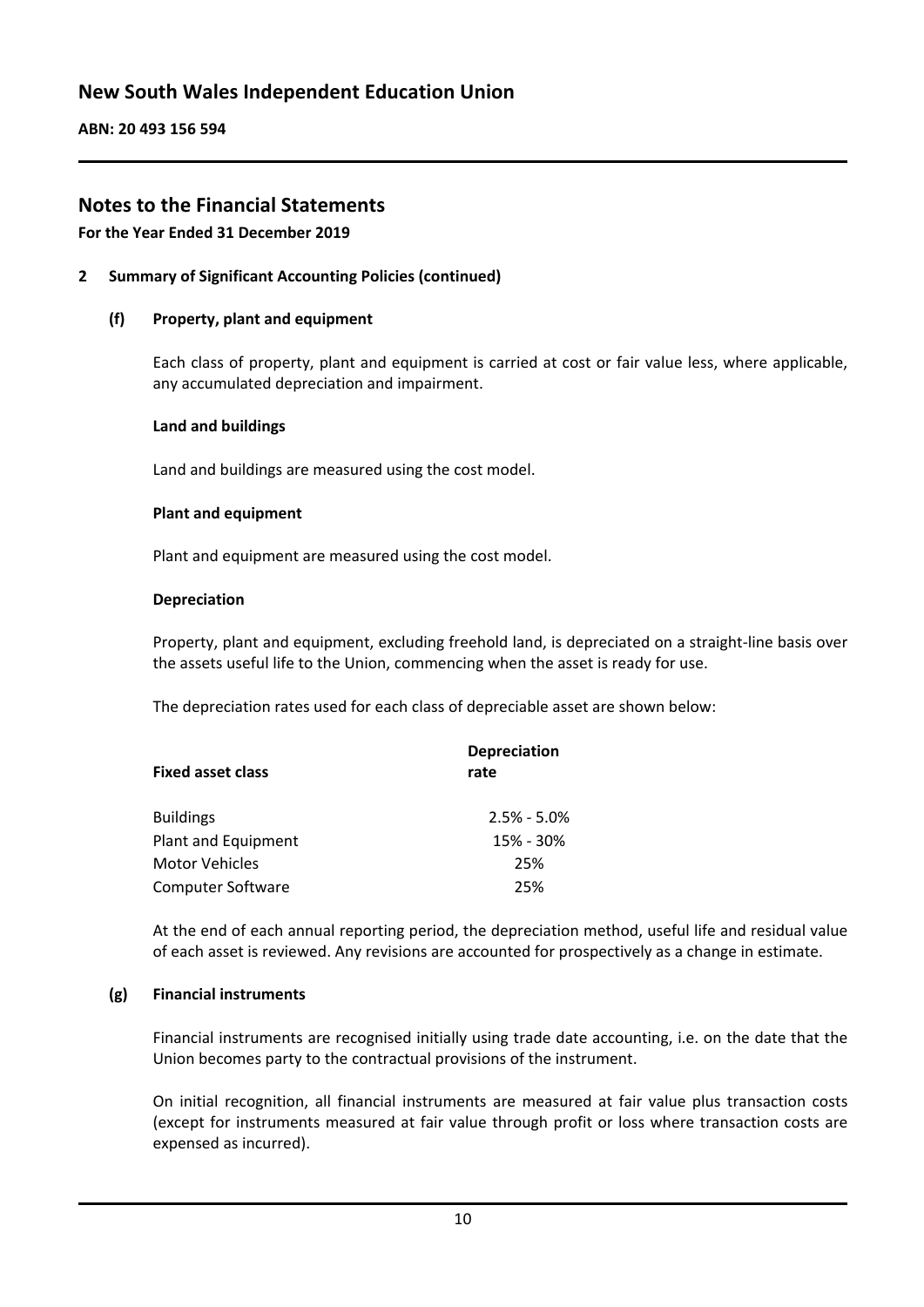**ABN: 20 493 156 594**

# **Notes to the Financial Statements**

#### **For the Year Ended 31 December 2019**

#### **2 Summary of Significant Accounting Policies (continued)**

#### **(g) Financial instruments (continued)**

#### *Financial assets*

All recognised financial assets are subsequently measured in their entirety at either amortised cost or fair value, depending on the classification of the financial assets.

#### *Classification*

On initial recognition, the Union classifies its financial assets into the following categories, those measured at:

- amortised cost; or
- fair value through profit or loss (FVTPL).

Financial assets are not reclassified subsequent to their initial recognition unless the Union changes its business model for managing financial assets.

#### *Amortised cost*

Assets measured at amortised cost are financial assets where:

- the business model is to hold assets to collect contractual cash flows; and
- the contractual terms give rise on specified dates to cash flows are solely payments of principal and interest on the principal amount outstanding.

The Union's financial assets measured at amortised cost comprise trade and other receivables and cash and cash equivalents in the balance sheet.

Subsequent to initial recognition, these assets are carried at amortised cost using the effective interest rate method less provision for impairment.

#### *Financial assets through profit or loss*

All financial assets not classified as measured at amortised cost as described above are measured at FVTPL.

Net gains or losses, including any interest income are recognised in profit or loss.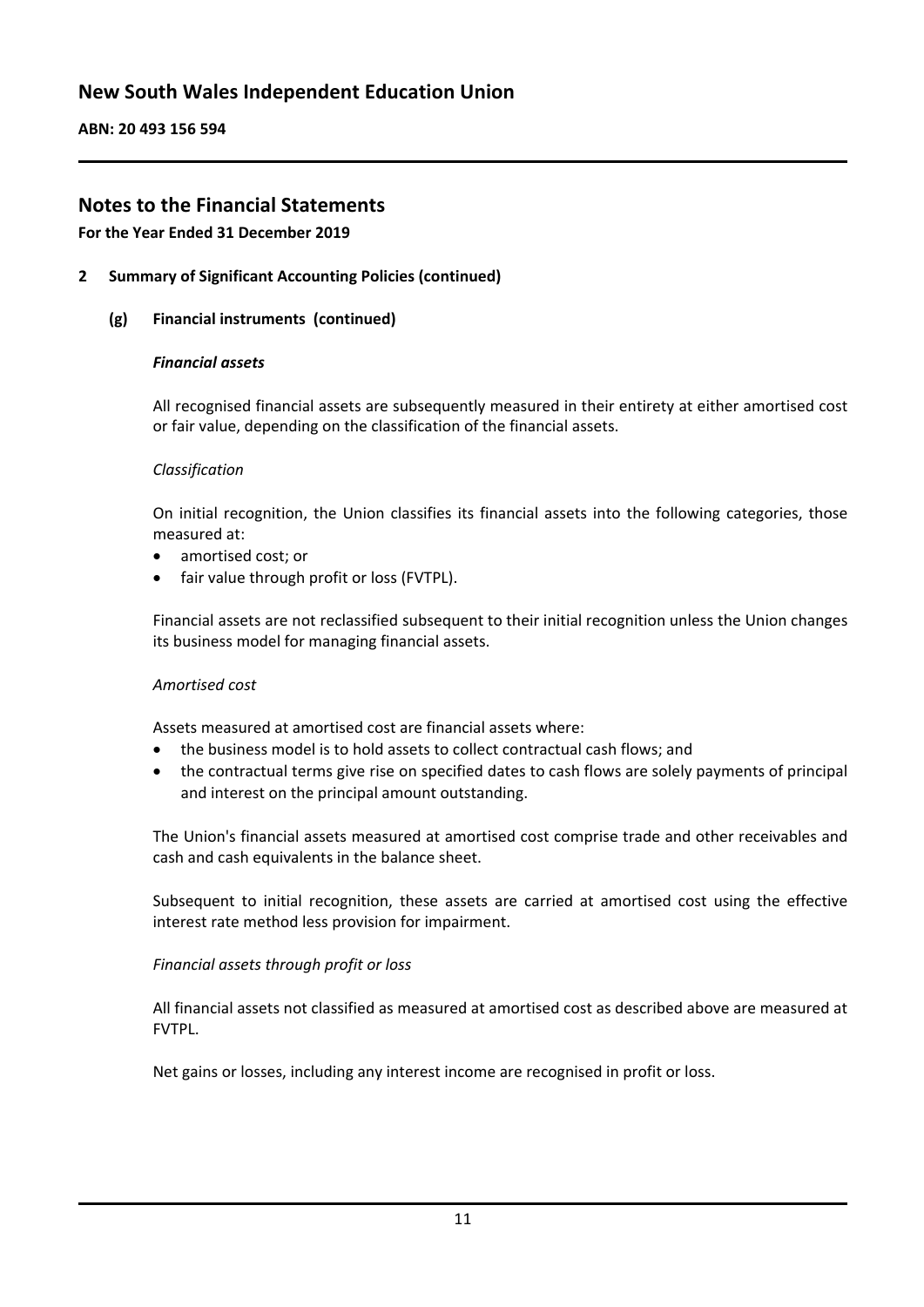**ABN: 20 493 156 594**

# **Notes to the Financial Statements**

#### **For the Year Ended 31 December 2019**

#### **2 Summary of Significant Accounting Policies (continued)**

#### **(g) Financial instruments (continued)**

#### *Impairment of financial assets*

Impairment of financial assets is recognised on an expected credit loss (ECL) basis for financial assets measured at amortised cost.

When determining whether the credit risk of a financial assets has increased significant since initial recognition and when estimating ECL, the Union considers reasonable and supportable information that is relevant and available without undue cost or effort. This includes both quantitative and qualitative information and analysis based on the Union's historical experience and informed credit assessment and including forward looking information.

The Union uses the presumption that an asset which is more than 30 days past due has seen a significant increase in credit risk.

The Union uses the presumption that a financial asset is in default when:

- the other party is unlikely to pay its credit obligations to the Union in full, without recourse to the Union to actions such as realising security (if any is held); or
- the financial assets is more than 90 days past due.

Credit losses are measured as the present value of the difference between the cash flows due to the Union in accordance with the contract and the cash flows expected to be received. This is applied using a probability weighted approach.

#### *Trade receivables*

Impairment of trade receivables have been determined using the simplified approach in AASB 9 which uses an estimation of lifetime expected credit losses. The Union has determined the probability of non-payment of the receivable and multiplied this by the amount of the expected loss arising from default.

The amount of the impairment is recorded in a separate allowance account with the loss being recognised in finance expense. Once the receivable is determined to be uncollectable then the gross carrying amount is written off against the associated allowance.

Where the Union renegotiates the terms of trade receivables due from certain customers, the new expected cash flows are discounted at the original effective interest rate and any resulting difference to the carrying value is recognised in profit or loss.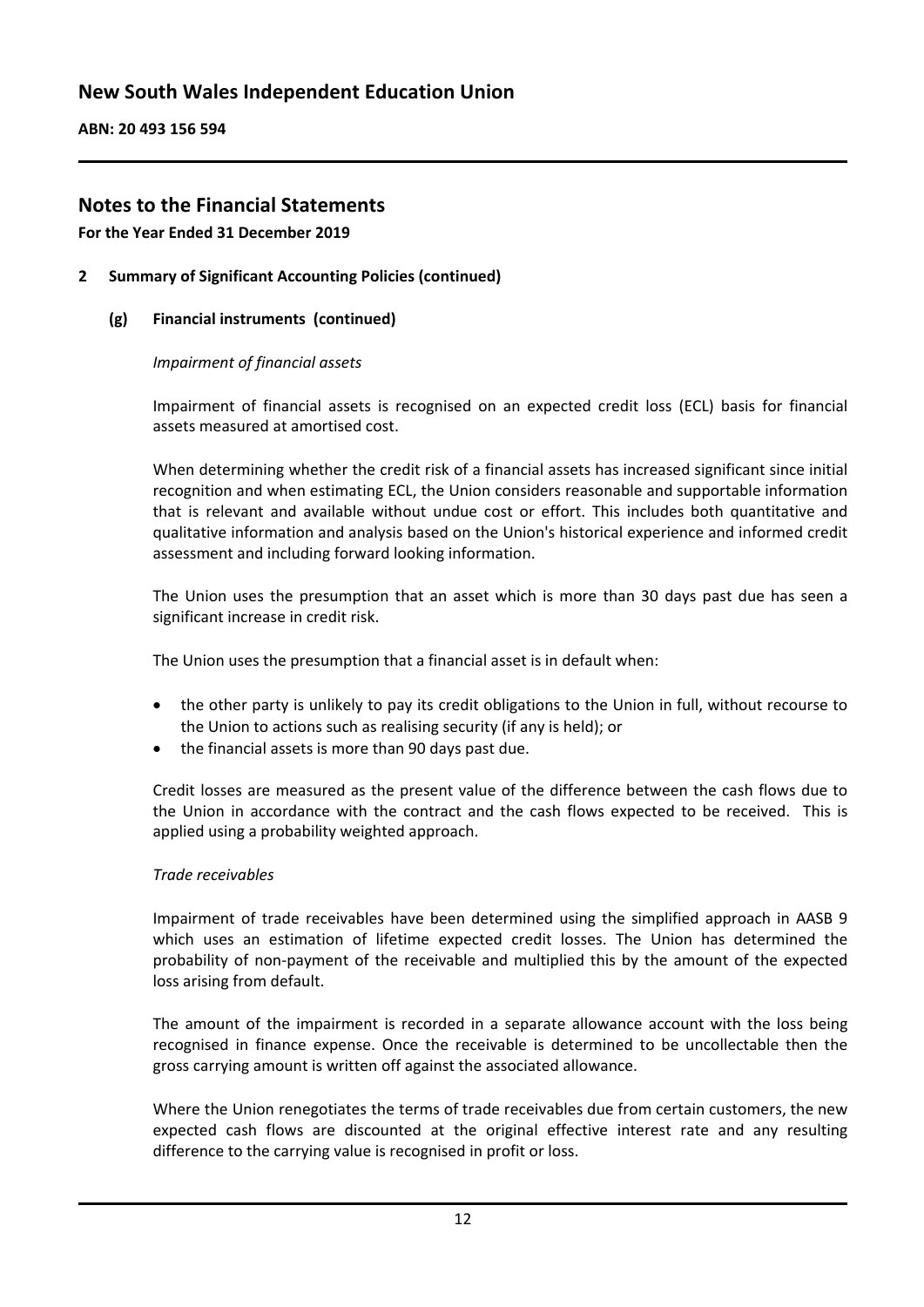**ABN: 20 493 156 594**

# **Notes to the Financial Statements**

**For the Year Ended 31 December 2019**

**2 Summary of Significant Accounting Policies (continued)**

#### **(g) Financial instruments (continued)**

#### *Other financial assets measured at amortised cost*

Impairment of other financial assets measured at amortised cost are determined using the expected credit loss model in AASB 9. On initial recognition of the asset, an estimate of the expected credit losses for the next 12 months is recognised. Where the asset has experienced significant increase in credit risk then the lifetime losses are estimated and recognised.

#### **Financial Liabilities**

The Union measures all financial liabilities initially at fair value less transaction costs, subsequently financial liabilities are measured at amortised cost using the effective interest rate method.

The financial liabilities of the Union comprise trade payables.

#### **(h) Impairment of non-financial assets**

At the end of each reporting period the Union determines whether there is an evidence of an impairment indicator for non-financial assets.

Where an indicator exists and regardless for indefinite life intangible assets and intangible assets not yet available for use, the recoverable amount of the asset is estimated.

Where assets do not operate independently of other assets, the recoverable amount of the relevant cash-generating unit (CGU) is estimated.

The recoverable amount of an asset or CGU is the higher of the fair value less costs of disposal and the value in use. Value in use is the present value of the future cash flows expected to be derived from an asset or cash-generating unit.

Where the recoverable amount is less than the carrying amount, an impairment loss is recognised in profit or loss.

Reversal indicators are considered in subsequent periods for all assets which have suffered an impairment loss.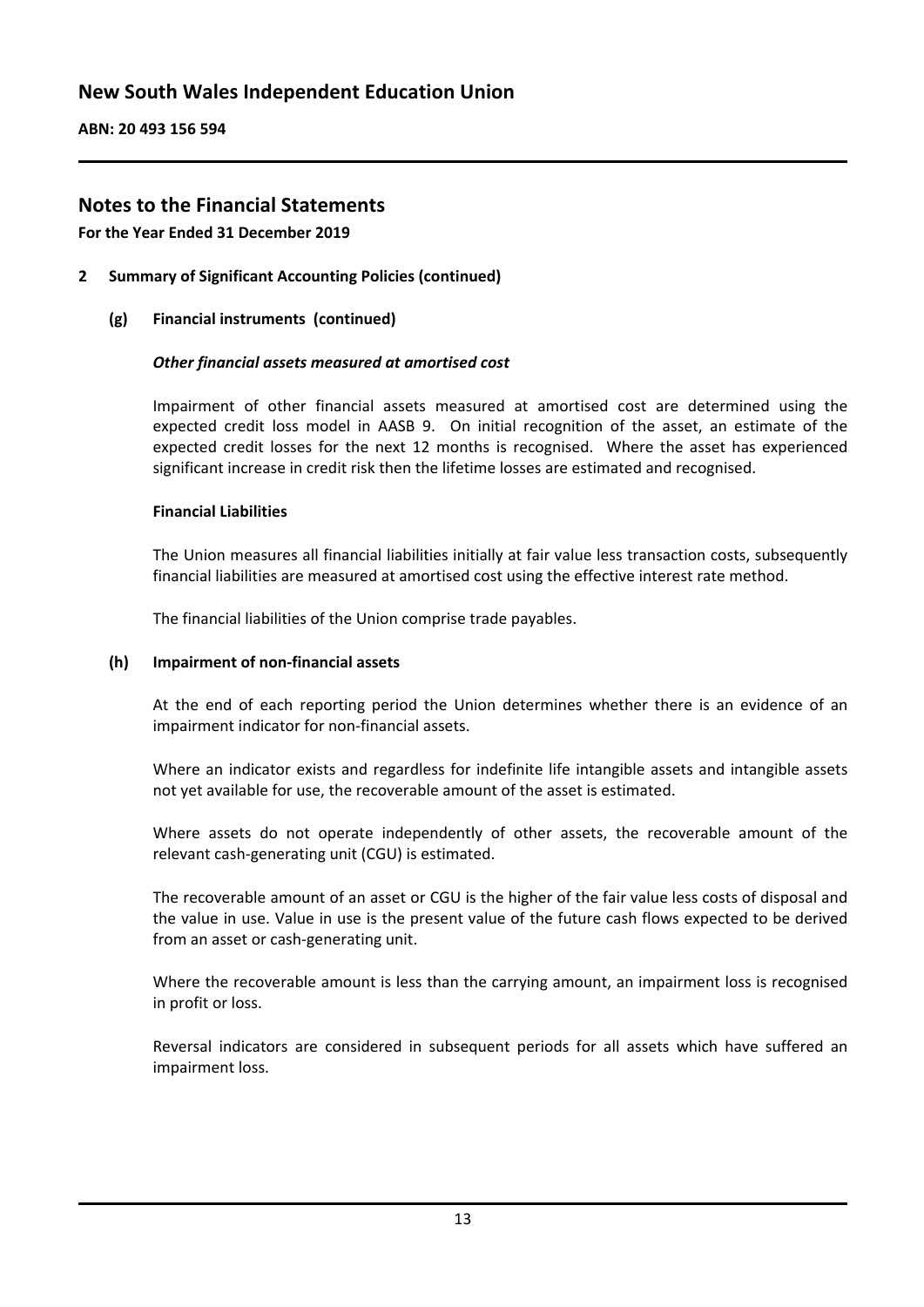**ABN: 20 493 156 594**

# **Notes to the Financial Statements**

**For the Year Ended 31 December 2019**

#### **2 Summary of Significant Accounting Policies (continued)**

#### **(i) Adoption of new and revised accounting standards**

During the current year, AASB 16 *Leases*, AASB 15 *Revenue from contracts with customers* and AASB 1058 *Income of Not-for-Profit Entities* have become mandatory, which has not had an impact (in the current year or retrospectively) upon the measurement of assets/liabilities and upon the disclosures required in this financial report. Refer to note 17 for further information.

#### **3 Critical Accounting Estimates and Judgments**

Committee of Management make estimates and judgements during the preparation of these financial statements regarding assumptions about current and future events affecting transactions and balances.

These estimates and judgements are based on the best information available at the time of preparing the financial statements, however as additional information is known then the actual results may differ from the estimates.

The significant estimates and judgements made have been described below:

#### *Key estimates - impairment of property, plant and equipment*

The Committee of Management assesses impairment at the end of each reporting period by evaluating conditions specific to the Committee of Management that may be indicative of impairment triggers.

#### *Key estimates - useful lives of depreciable assets*

Management reviews its estimate of the useful lives of depreciable assets at each reporting date, based on the expected utility of the assets. Uncertainties in these estimates relate to technical obsolescence that may change the utility of certain property, plant and equipment.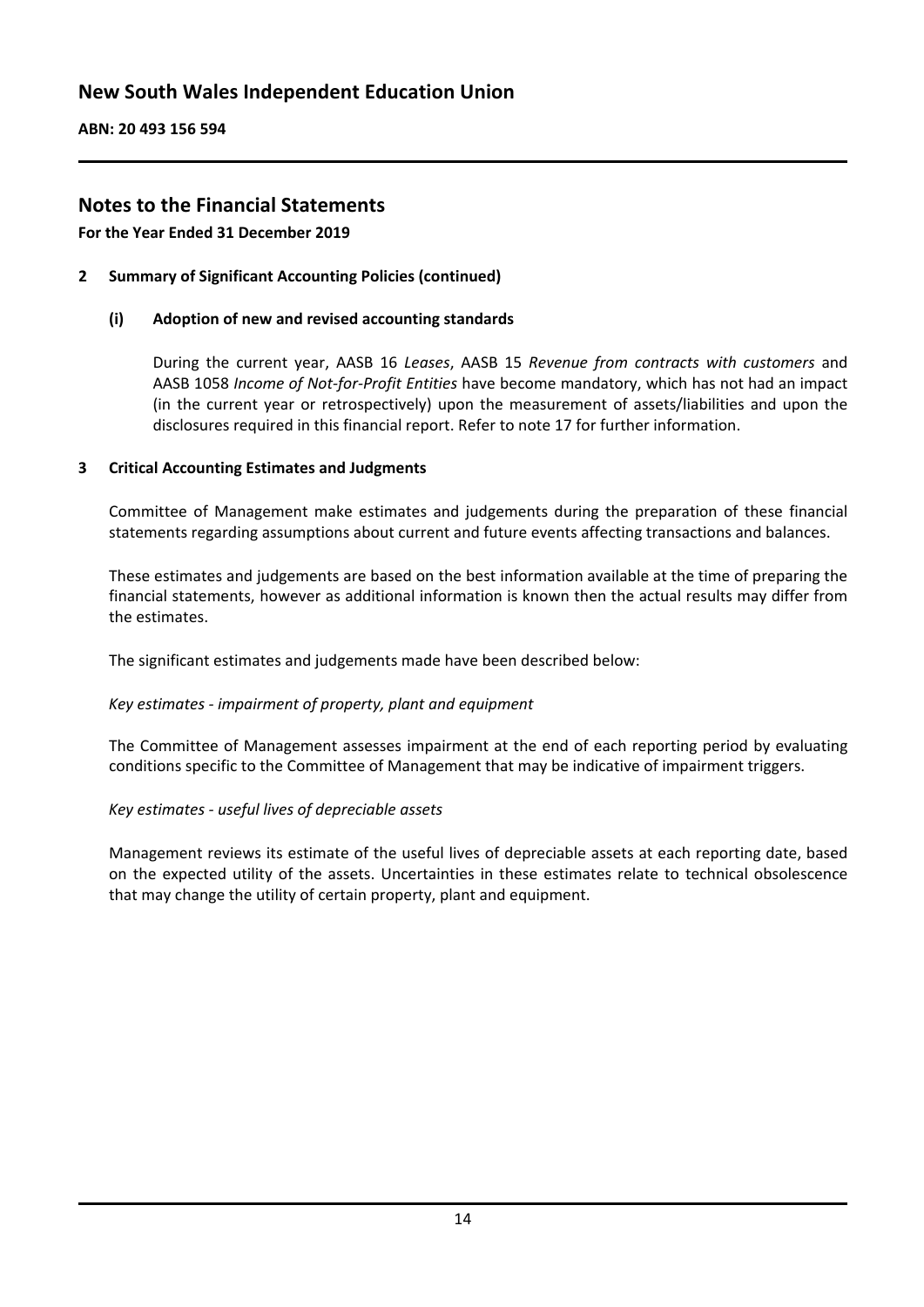**ABN: 20 493 156 594**

# **Notes to the Financial Statements**

**For the Year Ended 31 December 2019**

**4 Revenue and other income**

|                                       | 2019<br>\$ | 2018<br>\$ |
|---------------------------------------|------------|------------|
| Revenue from contracts with customers |            |            |
| - Rental income                       | 148,643    | 118,883    |
| Other income                          |            |            |
| - Interest income                     | 19,101     | 25,058     |
| - Other income                        | 14,117     | 35,741     |
|                                       | 33,218     | 60,799     |
| <b>Total Revenue</b>                  | 181,861    | 179,682    |

#### **Disaggregation of revenue from contracts with customers**

Revenue from contracts with customers has been disaggregated into revenue recognition and the following table shows this breakdown:

|                                              | 2019    |
|----------------------------------------------|---------|
|                                              | S.      |
| Timing of revenue recognition                |         |
| - At a point in time                         |         |
| - Over time                                  | 148,643 |
| <b>Revenue from contracts with customers</b> | 148,643 |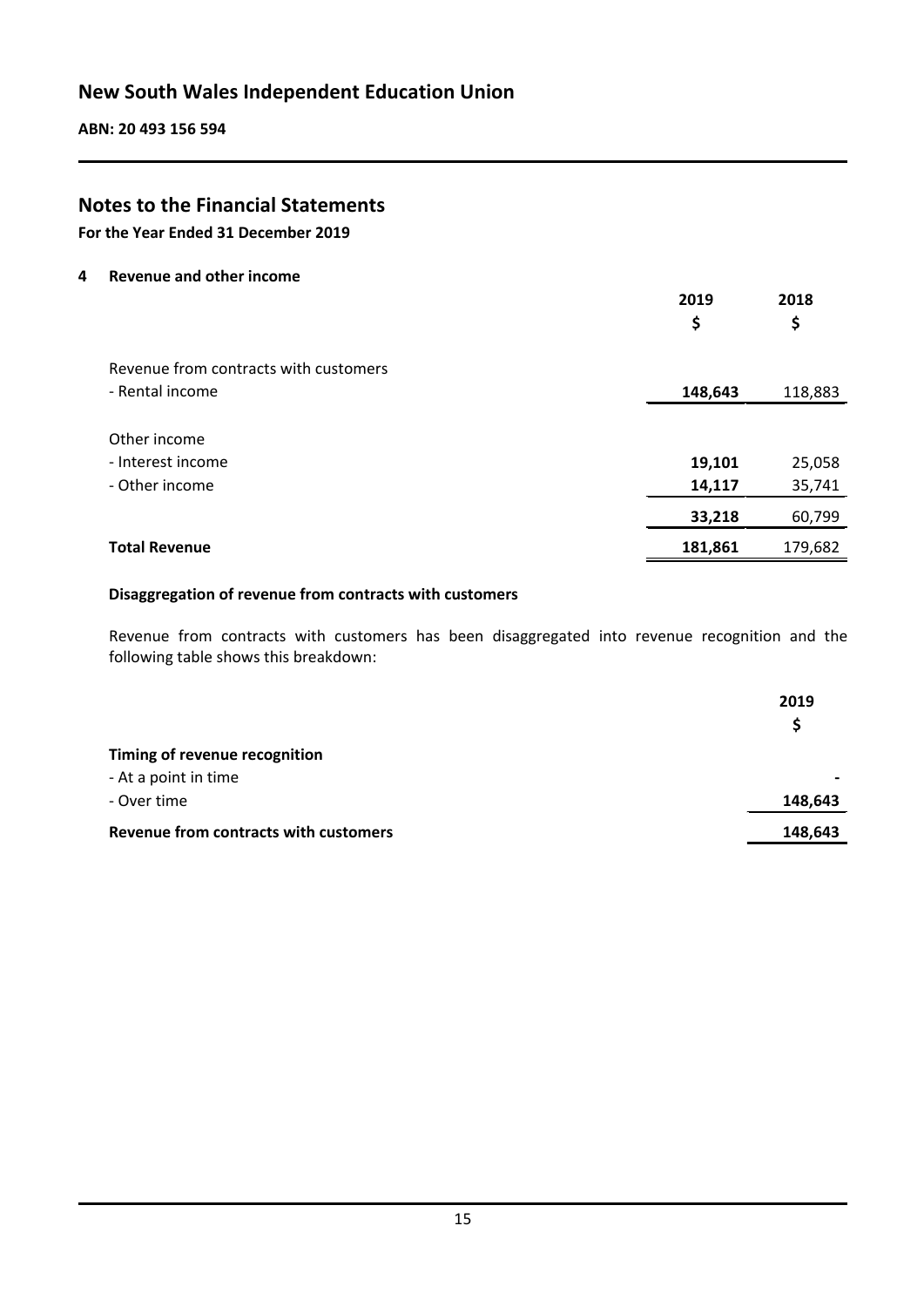# **Notes to the Financial Statements**

**For the Year Ended 31 December 2019**

**5 Cash and cash equivalents**

|                                                 | 2019<br>\$ | 2018<br>\$ |
|-------------------------------------------------|------------|------------|
| Cash at bank and in hand                        | 736,529    | 1,051,041  |
| 6 Trade and other receivables                   |            |            |
| Trade receivables from contracts with customers | 17,608     | 3,707      |

The carrying value of trade receivables is considered a reasonable approximation of fair value due to the short-term nature of the balances.

The maximum exposure to credit risk at the reporting date is the fair value of each class of receivable in the financial statements.

#### **7 Other financial assets**

|                                                 | 557.374 | 542.876 |
|-------------------------------------------------|---------|---------|
| Financial Assets - Shares in other corporations |         |         |
| Financial assets - at amortised cost            | 557.357 | 542.876 |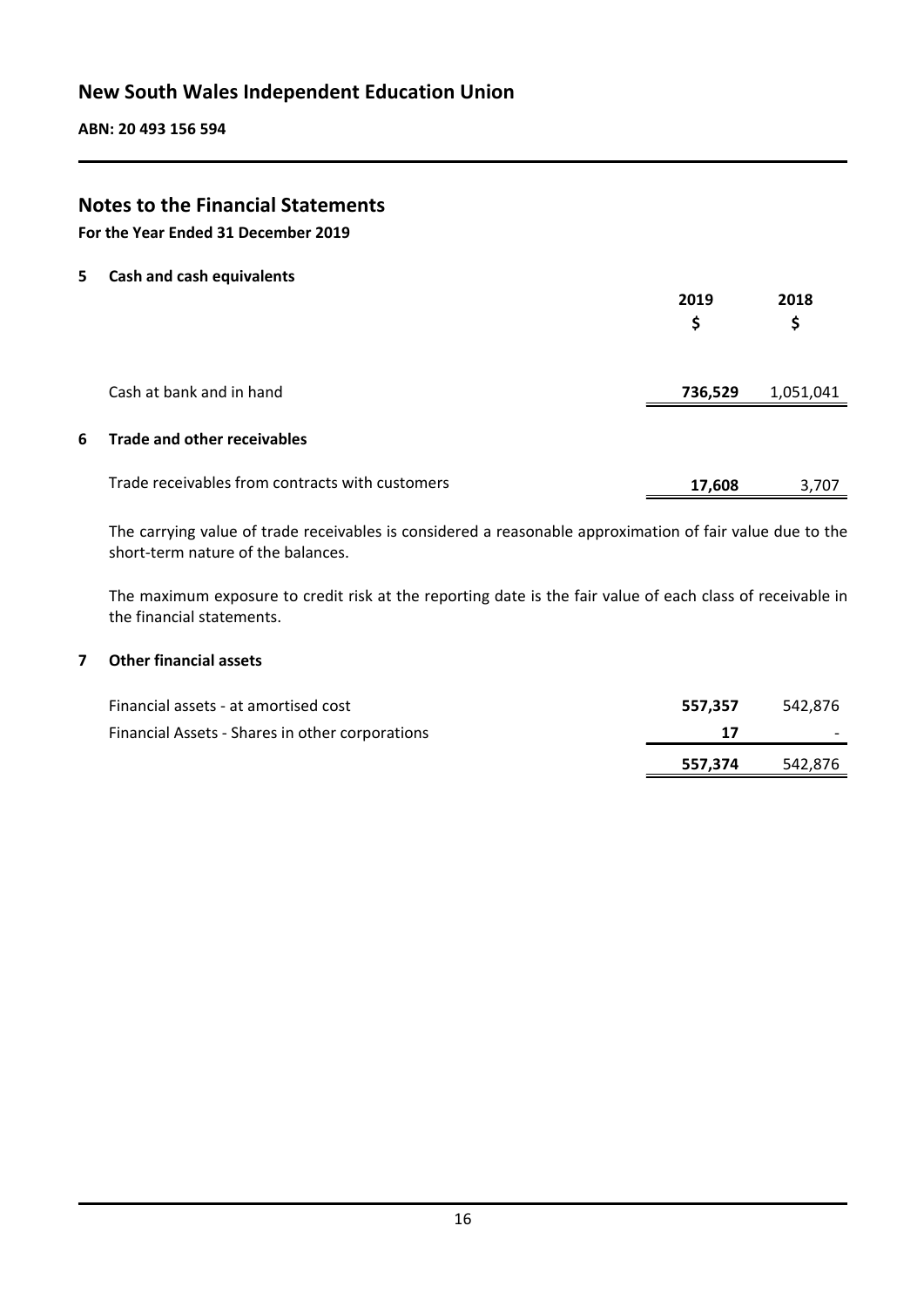**ABN: 20 493 156 594**

# **Notes to the Financial Statements**

**For the Year Ended 31 December 2019**

#### **8 Property, plant and equipment**

|                          | 2019          | 2018        |
|--------------------------|---------------|-------------|
|                          | \$            | \$          |
| Land and buildings       |               |             |
| At cost                  | 15,028,079    | 15,028,079  |
| Accumulated depreciation | (3, 141, 587) | (2,692,815) |
|                          | 11,886,492    | 12,335,264  |
| Plant and equipment      |               |             |
| At cost                  | 528,339       | 626,196     |
| Accumulated depreciation | (449, 924)    | (489, 157)  |
|                          | 78,415        | 137,039     |
|                          |               |             |
| Motor vehicles           |               |             |
| At cost                  | 552,905       | 565,227     |
| Accumulated depreciation | (419, 498)    | (365, 443)  |
|                          | 133,407       | 199,784     |
| Office equipment         |               |             |
| At cost                  | 381,246       | 394,048     |
| Accumulated depreciation | (335,009)     | (315, 667)  |
|                          | 46,237        | 78,381      |
| Computer software        |               |             |
| At cost                  | 622,809       | 622,809     |
| Accumulated depreciation | (622, 809)    | (622, 809)  |
|                          |               |             |
|                          | 12,144,551    | 12,750,468  |
|                          |               |             |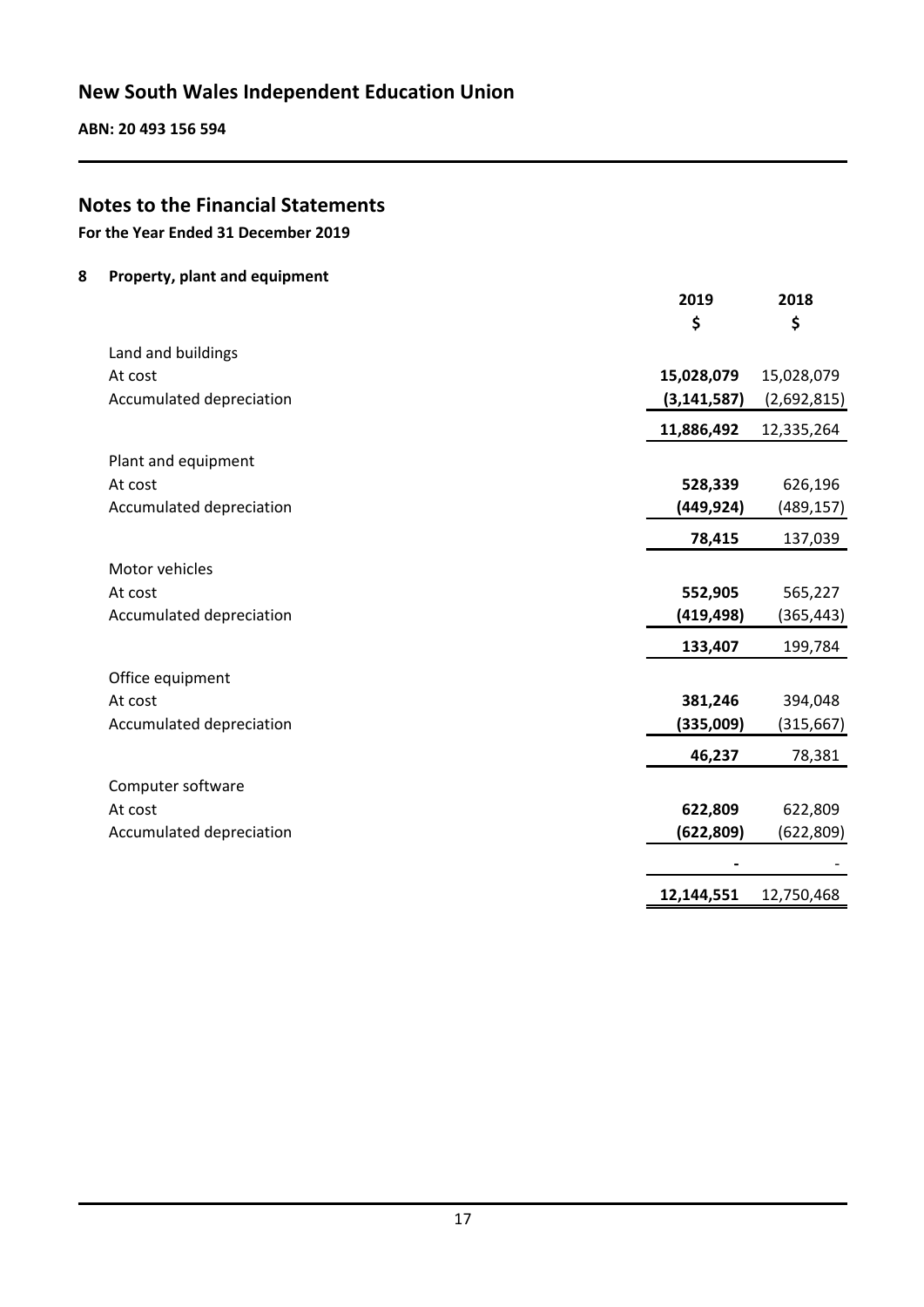**ABN: 20 493 156 594**

# **Notes to the Financial Statements For the Year Ended 31 December 2019**

#### **8 Property, plant and equipment (continued)**

#### **(a) Movements in Carrying Amounts**

Movement in the carrying amounts for each class of property, plant and equipment between the beginning and the end of the current financial year:

|                                  | Land and<br>buildings    | <b>Plant and</b><br>Equipment | <b>Motor</b><br><b>Vehicles</b> | <b>Office</b><br>Equipment | Total      |
|----------------------------------|--------------------------|-------------------------------|---------------------------------|----------------------------|------------|
| Balance at the beginning of year | 12,335,264               | 137,039                       | 199,784                         | 78,381                     | 12,750,468 |
| Additions                        | $\blacksquare$           | 14,761                        | 63,841                          | 306                        | 78,908     |
| Disposals - written down value   | $\overline{\phantom{0}}$ | $\overline{\phantom{0}}$      | (15,705)                        | $\overline{\phantom{a}}$   | (15,705)   |
| Depreciation expense             | (448, 772)               | (73, 385)                     | (114, 513)                      | (32, 450)                  | (669, 120) |
| Balance at the end of the year   | 11,886,492               | 78,415                        | 133,407                         | 46,237                     | 12,144,551 |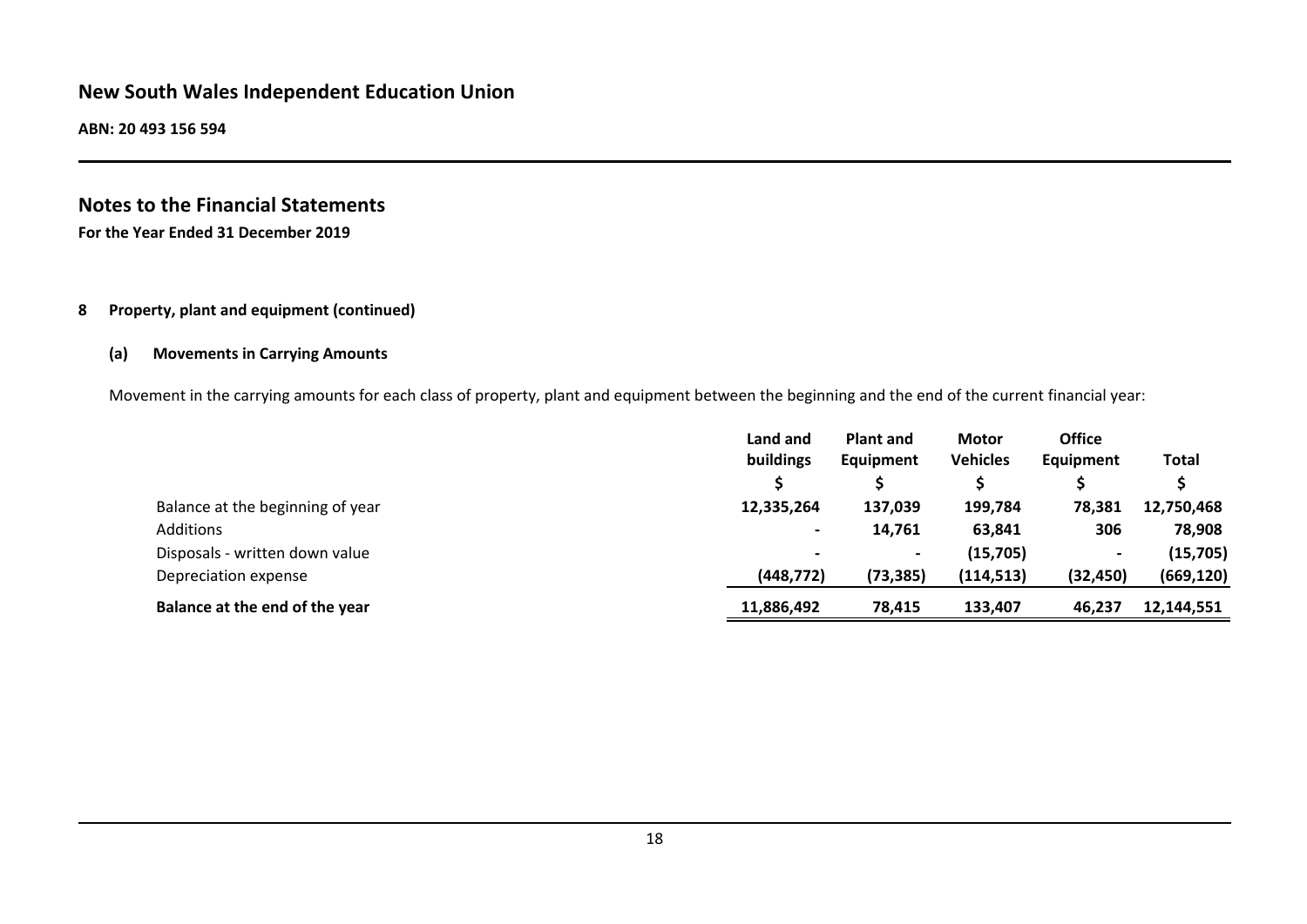**ABN: 20 493 156 594**

# **Notes to the Financial Statements**

**For the Year Ended 31 December 2019**

**9 Investment Properties**

|    |                                     | 2019       | 2018       |
|----|-------------------------------------|------------|------------|
|    |                                     | \$         | \$         |
|    | Investment properties at cost       | 634,572    | 634,572    |
|    | Accumulated depreciation            | (160, 344) | (147, 828) |
|    |                                     | 474,228    | 486,744    |
|    | <b>Movement in carrying amounts</b> |            |            |
|    | Balance at beginning of the period  | 486,744    | 499,263    |
|    | Depreciation                        | (12, 516)  | (12, 519)  |
|    | <b>Balance at end of the period</b> | 474,228    | 486,744    |
| 10 | <b>Trade and Other Payables</b>     |            |            |
|    | Trade payables                      | 286        | 146,844    |
|    | Other payables                      | 9,250      | 8,000      |
|    |                                     | 9,536      | 154,844    |

All amounts are short term and the carrying values are considered to be a reasonable approximation of fair value.

#### **11 Lessor Commitments**

New South Wales Independent Education Union leases out its investment properties and part of it property, plant and equipment under commercial leases. These non-cancellable leases have terms between 3 and 10 years. All leases include an option for New South Wales Independent Education Union to increase rent to current market rental on an annual basis.

The future minimum lease payments under non-cancellable leases are:

| - no later than 1 year       | 79.360  | 69,824  |
|------------------------------|---------|---------|
| - between 1 year and 2 years | 42.311  | 44.995  |
| - between 2 year and 3 years | 9.970   | 11,301  |
| Total minimum lease payments | 131.641 | 126,120 |
|                              |         |         |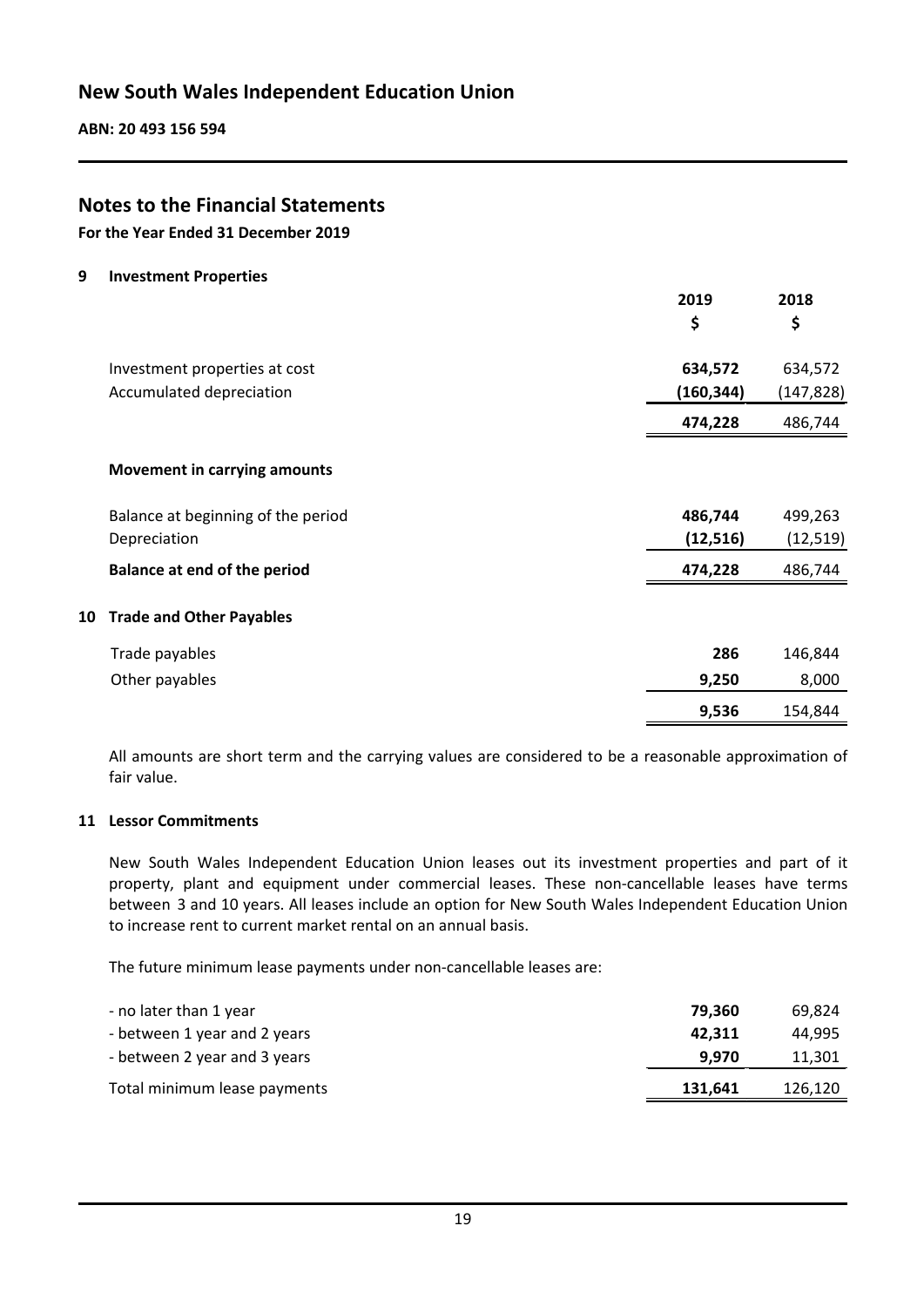# **Notes to the Financial Statements**

**For the Year Ended 31 December 2019**

#### **12 Financial Risk Management**

The main risks New South Wales Independent Education Union is exposed to through its financial instruments are credit risk, liquidity risk and market risk consisting of interest rate risk, foreign currency risk and equity price risk.

The Union's financial instruments consist mainly of deposits with banks, short-term investments, accounts receivable and payable and leases.

The totals for each category of financial instruments, measured in accordance with AASB 9 as detailed in the accounting policies to these financial statements, are as follows:

|                                    |             | 2019      | 2018      |
|------------------------------------|-------------|-----------|-----------|
|                                    | <b>Note</b> | \$        | \$        |
| <b>Financial assets</b>            |             |           |           |
| Held at amortised cost             |             |           |           |
| Cash and cash equivalents          | 5           | 736,529   | 1,051,041 |
| Trade and other receivables        | 6           | 17,608    | 3,707     |
| Shares in other corporations       |             | 17        | 17        |
| Financial assets at amortised cost | 7           | 557,357   | 542,876   |
| <b>Total financial assets</b>      |             | 1,311,511 | 1,597,641 |
| <b>Financial liabilities</b>       |             |           |           |
| Trade and other payables           | 10          | 9,536     | 154,844   |

#### **Liquidity risk**

Liquidity risk arises from the Union's management of working capital and the finance charges and principal repayments on its debt instruments. It is the risk that the Union will encounter difficulty in meeting its financial obligations as they fall due.

The Union's policy is to ensure that it will always have sufficient cash to allow it to meet its liabilities as and when they fall due.

#### **Credit risk**

Credit risk refers to the risk that a counterparty will default on its contractual obligations resulting in a financial loss to the Union.

Credit risk arises from cash and cash equivalents, deposits with banks and financial institutions, as well as credit exposure to wholesale and retail customers, including outstanding receivables and committed transactions.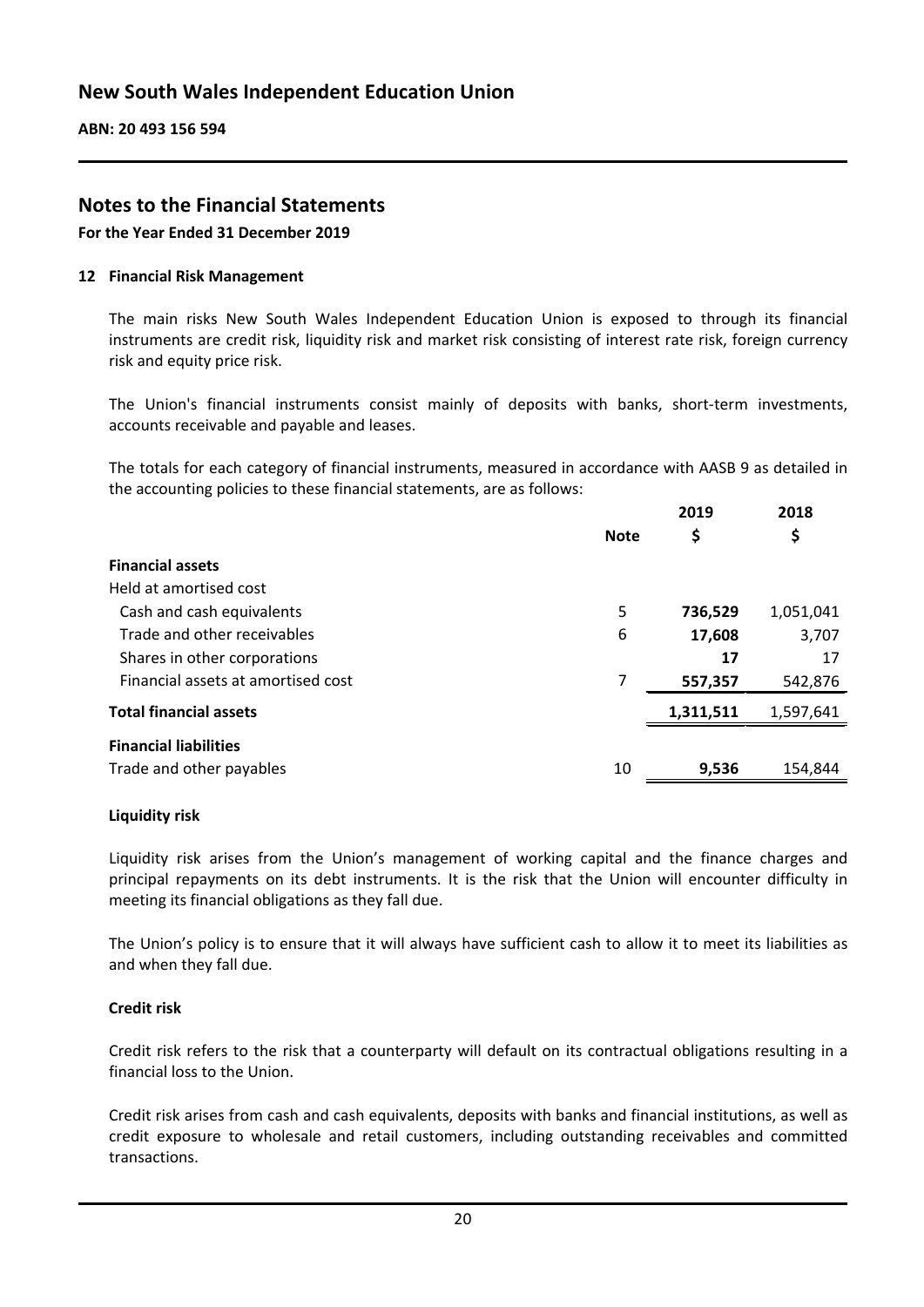**ABN: 20 493 156 594**

# **Notes to the Financial Statements**

**For the Year Ended 31 December 2019**

#### **12 Financial Risk Management (continued)**

#### **Credit risk (continued)**

The Union has adopted a policy of only dealing with creditworthy counterparties as a means of mitigating the risk of financial loss from defaults.

Management considers that all the financial assets that are not impaired for each of the reporting dates under review are of good credit quality, including those that are past due.

#### **13 Key Management Personnel Disclosures**

The totals of remuneration paid to the key management personnel of New South Wales Independent Education Union during the year are as follows:

|                           | 2019           | 2018 |
|---------------------------|----------------|------|
|                           |                |      |
|                           |                |      |
| <b>Total remuneration</b> | $\blacksquare$ |      |

There are no office holders directly remunerated by the Union. This function is outsourced to the Independent Education Union of Australia New South Wales/Australian Capital Territory Branch and incorporated into the overall service agreement with them. Under this agreement, specific remuneration amounts are not separately quantifiable and hence are not able to be disclosed. Refer to note 15 for details of payments made to related parties.

#### **14 Contingencies**

In the opinion of the Committee of Management, the Union did not have any contingencies at 31 December 2019 (31 December 2018: None).

#### *Contingent Liabilities*

As a benefit of membership, the Union has undertaken to fund the future legal costs of a number of member matters. Whilst it is difficult to quantify the commitment that has been made, the Union's exposure to costs being incurred is limited and can be controlled. Accordingly, the collective value of the potential contingent liability to the Union is not able to be measured reliably, nor is it considered to be material, and hence no further information has been disclosed.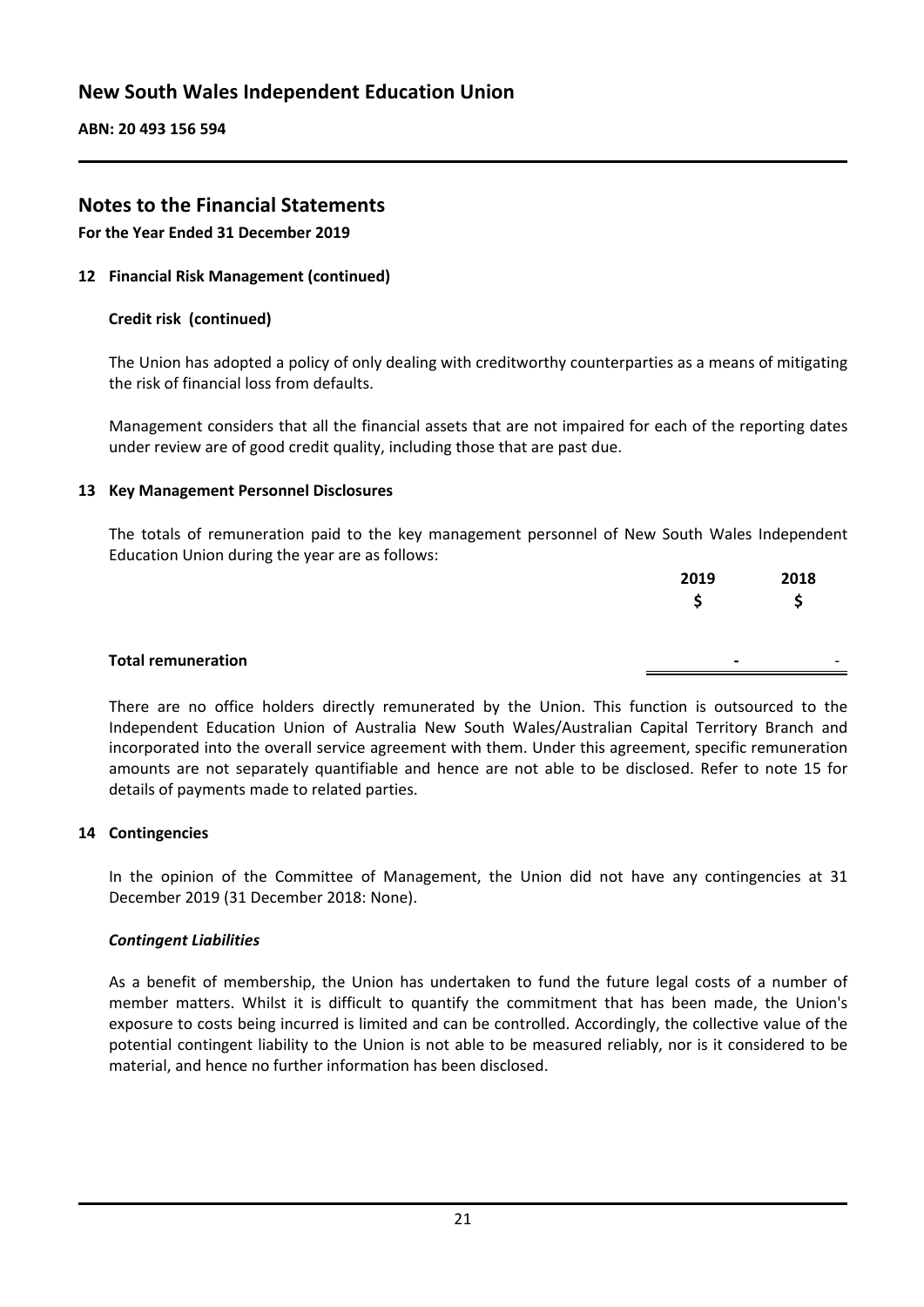**ABN: 20 493 156 594**

# **Notes to the Financial Statements**

**For the Year Ended 31 December 2019**

#### **14 Contingencies (continued)**

#### *Contingent Assets*

Similarly, having funded the legal costs of member matters over numerous years, the Union considers it probable that future recoveries will be made in relation to such legal services disbursements. However, the prospects of success and quantum of recoveries are not able to be measured reliably, nor are they considered to be material, and hence no further information has been disclosed.

#### **15 Related Parties**

#### **(a) Transactions with related parties**

Transactions between related parties are on normal commercial terms and conditions no more favourable than those available to other parties unless otherwise stated.

The following transactions occurred with related parties:

- Revenue received from Independent Education Union New South Wales/Australian Capital Territory Branch under the Assets and Liabilities Agreement was \$Nil (2018: \$Nil).
- Amount payable to Independent Education Union of Australia New South Wales/Australian Capital Territory Branch as at 31 December 2019: \$51 (2018: \$11,791).

#### **16 Events Occurring After the Reporting Date**

As discussed in note 1 the Committee of Management is currently in the process of winding up the Union and subsequent to balance date, has commenced transferring assets to Independent Education Union of Australia - New South Wales/Australian Capital Territory Branch for nil consideration.

In addition to the above, unprecedented developments have arisen subsequent to balance date due to the COVID-19 pandemic. Given the ongoing measures implemented by the State and Federal Government's, there has already been a significant impact upon the economy, which is yet to be fully realised, notwithstanding stimulus measures announced. It is likely that there will be wide-ranging impacts for the Union, including the potential:

- loss of rental income;
- reductions in the market value of investments and properties;
- worsening debtor collections and possible impairment; and
- favourable stimulus measures by the government.

The ultimate extent of the financial outcomes as they affect the Union are currently unable to be reliably quantified.

No other matters or circumstances have arisen since the end of the financial year which significantly affected or may significantly affect the operations of the Union, the results of those operations, or the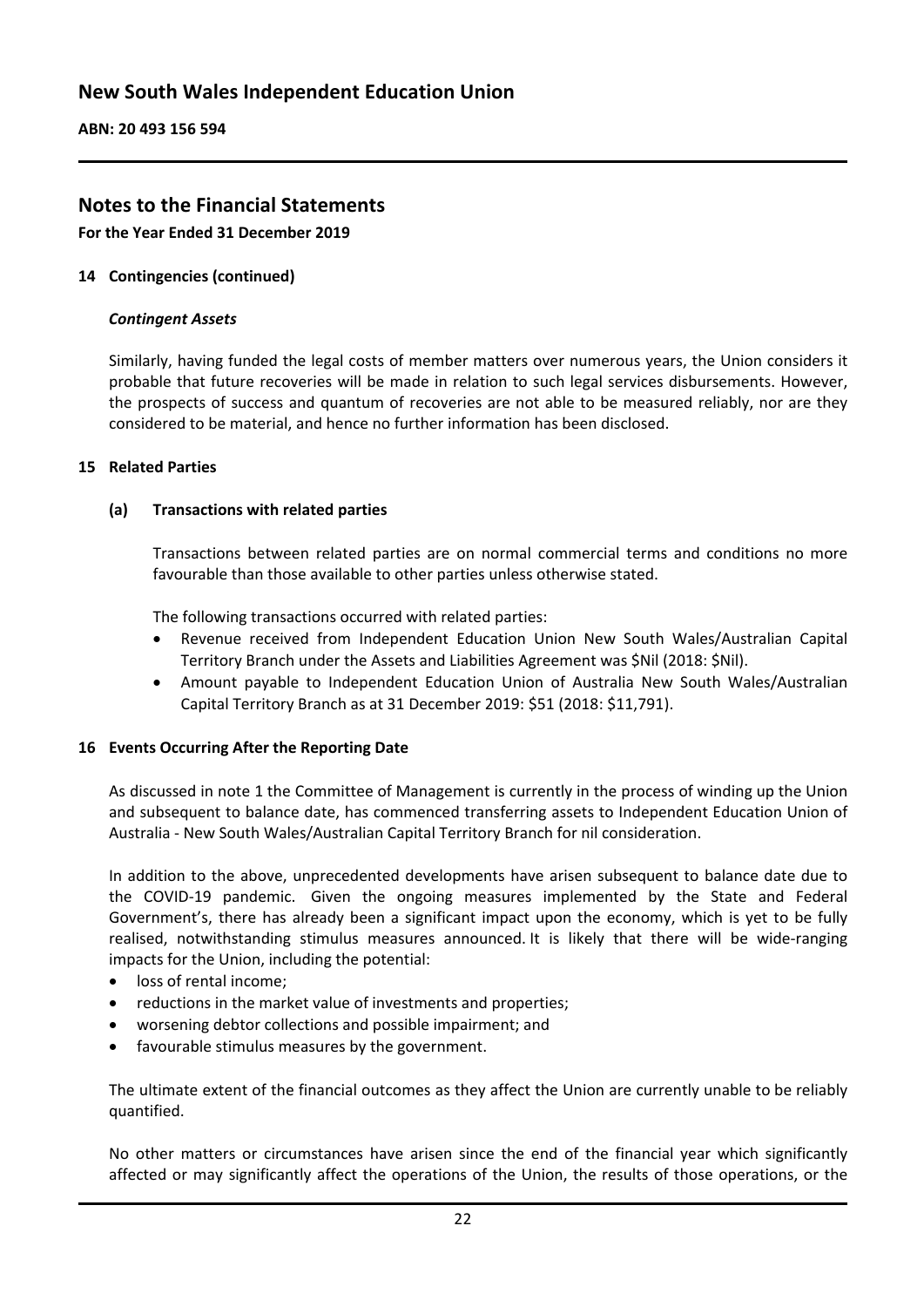**ABN: 20 493 156 594**

# **Notes to the Financial Statements**

#### **For the Year Ended 31 December 2019**

#### **16 Events Occurring After the Reporting Date (continued)** state of affairs of the Union in future financial years.

#### **17 Change in Accounting Policy**

On 1 January 2019 the Union adopted the following new accounting standards that were mandatory for the first time:

- AASB 15 *Revenue from contracts with customers*
- AASB 16 *Leases*
- AASB 1058 *Income for Not-for-Profit Entities*

All standards have been applied to the year ended 31 December 2019, however, as allowed, comparatives have not been restated.

AASB 15, AASB 16 and AASB 1058 resulted in changes to accounting policies, however no adjustments were required to be recognised in the financial statements.

#### **18 Information to be provided to Members or Registrar**

In accordance with the requirements of the *Industrial Relations Act, 1991 [NSW]* the attention of members is drawn to the provisions of Subsections (1) and (2) of Section 512 which read as follows:

- 1. A member of an organisation, or the Industrial Registrar, may apply to the organisation for specified information prescribed by the regulations in relation to the organisation.
- 2. An organisation must, on the making of such an application, make the specified information available to the member or the Industrial Registrar in the manner, and within the time, prescribed by the regulations.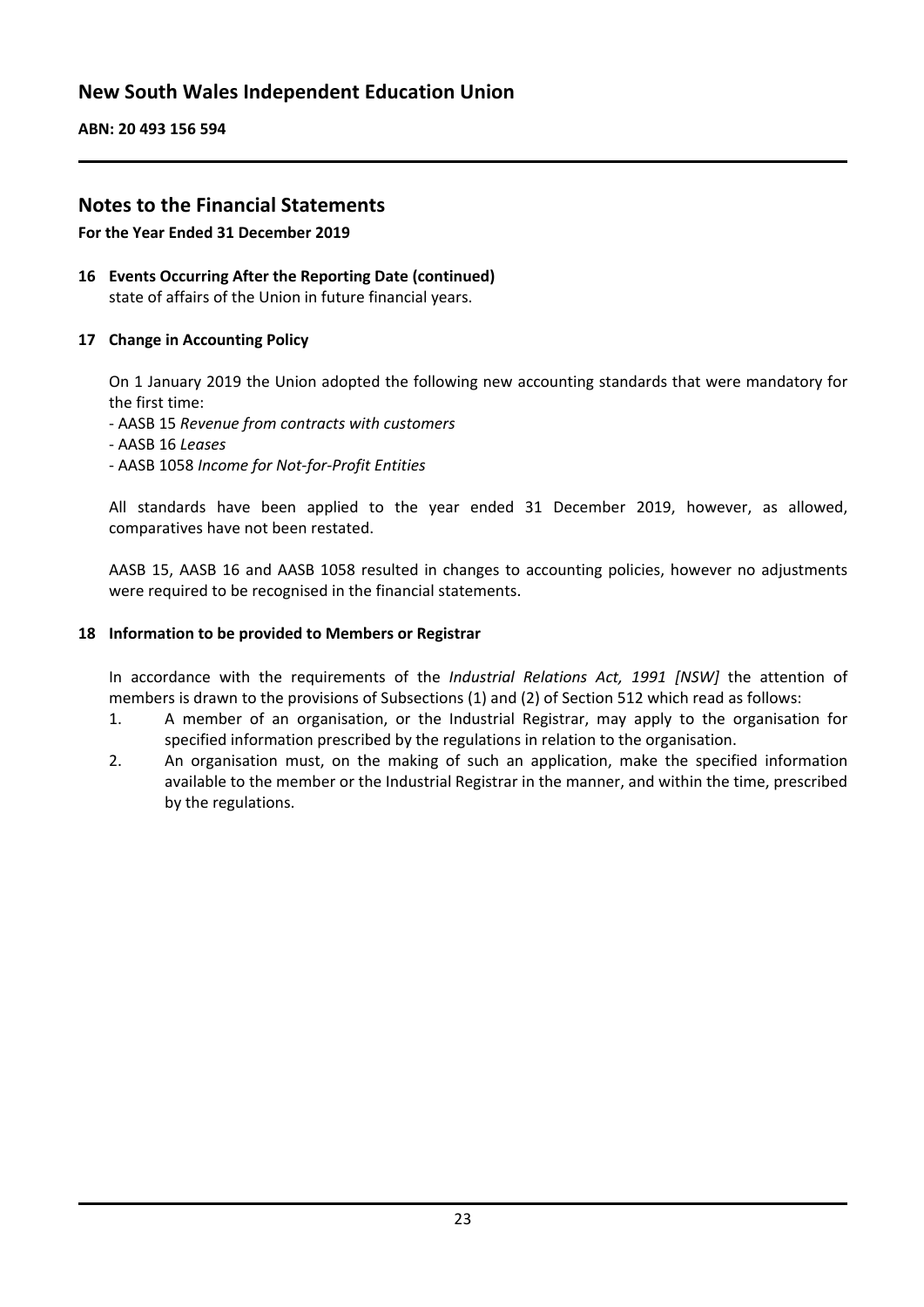# **Notes to the Financial Statements**

**For the Year Ended 31 December 2019**

#### **19 Members of the Council**

Persons holding executive positions within the Union and as members of the Council during the year:

| <b>Name</b>                   | <b>Position</b>                 | <b>Period of Appointment</b> |
|-------------------------------|---------------------------------|------------------------------|
| Mark Northam                  | <b>Assistant Secretary</b>      | January 2019 - October 2019  |
|                               | Secretary                       | October 2019 - December 2019 |
| <b>Carol Matthews</b>         | <b>Assistant Secretary</b>      | January 2019 - October 2019  |
|                               | Deputy Secretary                | October 2019 - December 2019 |
| John Quessy                   | Secretary                       | January 2019 - October 2019  |
| Gloria Taylor                 | Deputy Secretary                | January 2019 - October 2019  |
| <b>William Griffiths</b>      | <b>Assistant Secretary</b>      | October 2019 - December 2019 |
| Pamela Smith                  | <b>Assistant Secretary</b>      | October 2019 - December 2019 |
| Christine Wilkinson           | President                       | January 2019 - December 2019 |
| Louise Glase                  | Vice President (Non Systemic)   | January 2019 - October 2019  |
| <b>Bruce Paine</b>            | Vice President (Non Systemic)   | October 2019 - December 2019 |
| <b>Bernadette Baker</b>       | Vice President (Systemic)       | January 2019 - December 2019 |
| <b>Gabrielle Connell</b>      | Vice President (Early Childhood | January 2019 - December 2019 |
|                               | Services)                       |                              |
| Carolyn Collins               | Vice President (Support Staff)  | January 2019 - December 2019 |
| Leah Godfrey                  | Vice President (ACT)            | January 2019 - October 2019  |
| Anglea McDonald               | Vice President (ACT)            | October 2019 - December 2019 |
| Peter Moore                   | <b>Financial Officer</b>        | January 2019 - December 2019 |
| Marie MacTavish               | <b>Financial Officer</b>        | January 2019 - October 2019  |
| Denise McHugh                 | <b>General Executive Member</b> | January 2019 - October 2019  |
|                               | <b>Financial Officer</b>        | October 2019 - December 2019 |
| Libby Lockwood                | <b>General Executive Member</b> | October 2019 - December 2019 |
| Suzanne Penson                | <b>General Executive Member</b> | January 2019 - December 2019 |
| John O'Neill                  | <b>General Executive Member</b> | January 2019 - December 2019 |
| <b>Helen Templeton</b>        | <b>General Executive Member</b> | January 2019 - December 2019 |
| <b>Jeff Pratt</b>             | <b>General Executive Member</b> | January 2019 - December 2019 |
| <b>Simon Goss</b>             | <b>General Executive Member</b> | January 2019 - December 2019 |
| <b>Tina Ruello</b>            | <b>General Executive Member</b> | January 2019 - December 2019 |
| Patricia Murnane              | <b>General Executive Member</b> | January 2019 - October 2019  |
| Amy Mead                      | <b>General Executive Member</b> | October 2019 - December 2019 |
| Ross Conlon                   | <b>General Executive Member</b> | January 2019 - October 2019  |
| <b>Phoebe Craddock-Lovett</b> | <b>General Executive Member</b> | October 2019 - December 2019 |
| Anna Luedi                    | <b>General Executive Member</b> | March 2019 - December 2019   |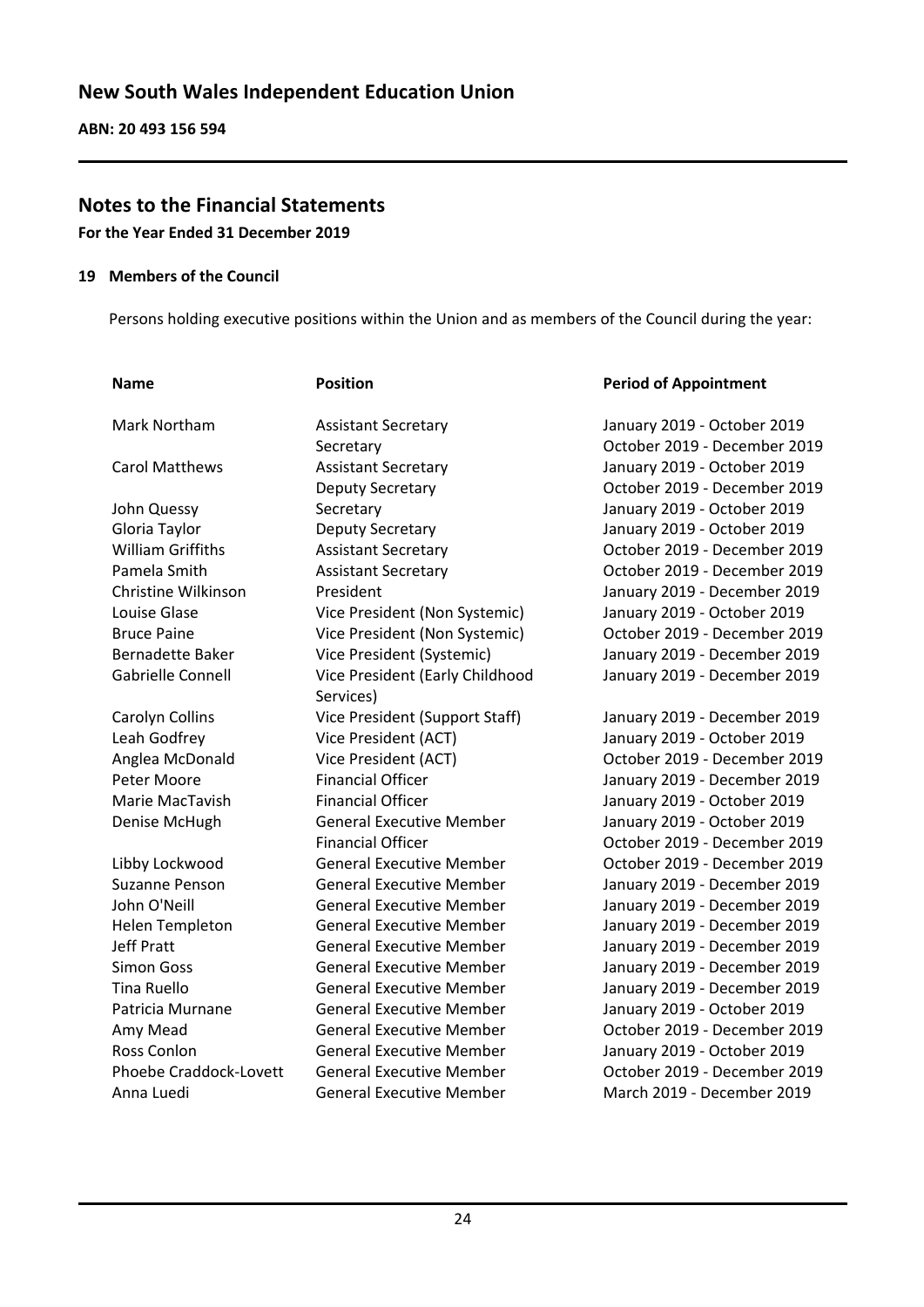# **Notes to the Financial Statements**

**For the Year Ended 31 December 2019**

#### **20 Additional Disclosures Required Under the Industrial Relations Act**

|                                                              | 2019<br>\$ | 2018<br>\$ |
|--------------------------------------------------------------|------------|------------|
| <b>Total remuneration paid</b>                               |            |            |
| Remuneration of officers                                     |            |            |
| Remuneration of employees                                    |            |            |
|                                                              |            |            |
| Amounts set aside for retirement benefits                    |            |            |
| Remuneration of officers                                     |            |            |
| Remuneration of employees                                    |            |            |
|                                                              |            |            |
| Grants or donations received                                 |            |            |
| Grants or donations paid                                     |            |            |
| Interest expense                                             |            |            |
| Penalties imposed under the Industrial Relations Legislation |            |            |
| Government/Municipal/Public Investment Assets held at        |            |            |
| balance date                                                 |            |            |

There are no office holders or employees directly remunerated by the Union. This function is outsourced to the Independent Education Union of Australia New South Wales/Australian Capital Territory Branch and incorporated into the overall service agreement with them. Under this agreement, specific remuneration amounts are not separately quantifiable and hence are not able to be disclosed. Refer to note 15 for details of payments made to related parties.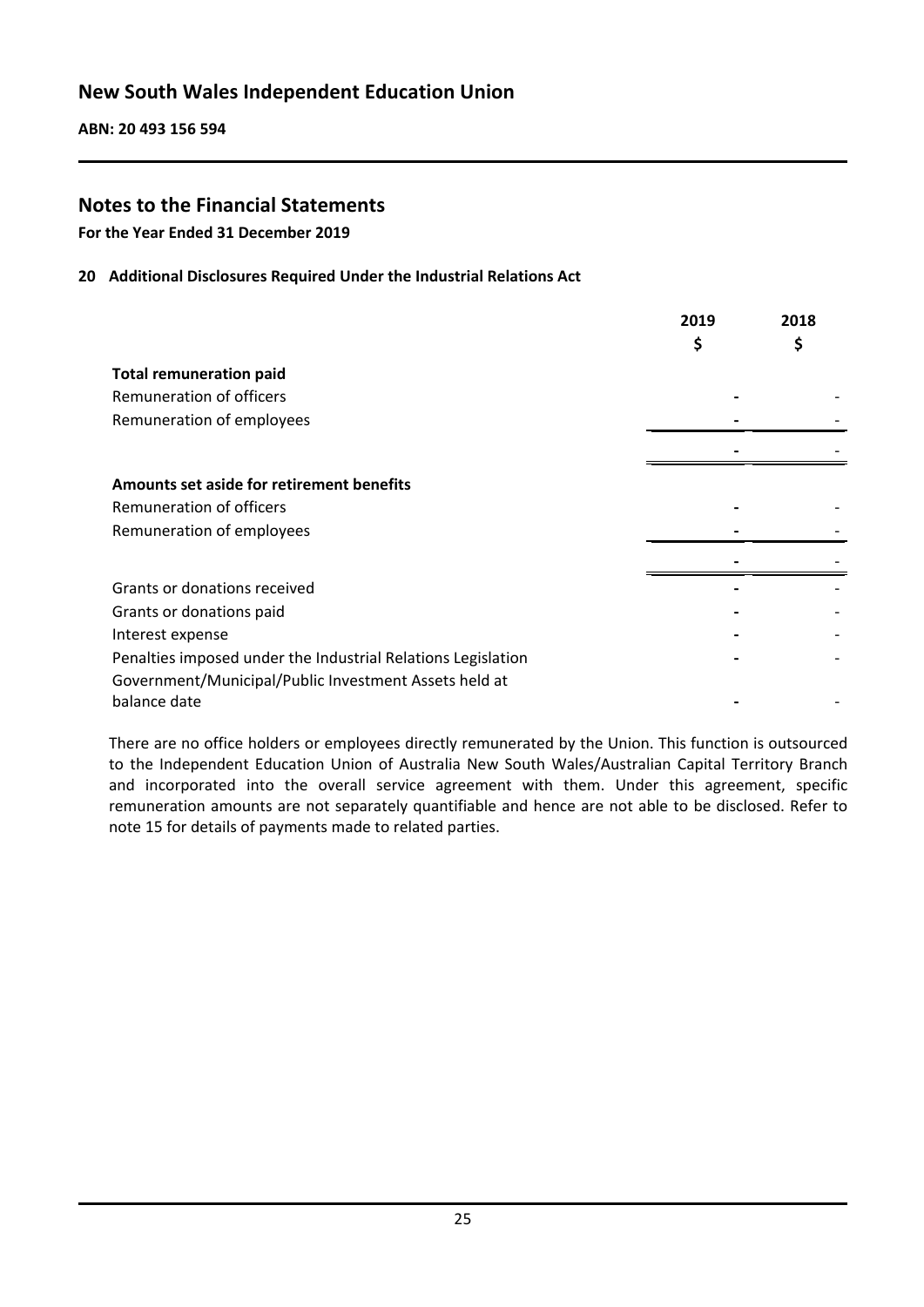

# **Independent Audit Report to the members of New South Wales Independent Education Union**

#### **Report on the Audit of the Financial Report**

#### **Opinion**

We have audited the financial report of New South Wales Independent Education Union ("the Union"), which comprises the balance sheet as at 31 December 2019, the statement of profit or loss and other comprehensive income, the statement of changes in equity and the statement of cash flows for the year then ended, and notes to the financial statements, including a summary of significant accounting policies, the Certificate by Accounting Officer and the Committee of Management Certificate.

We report that we have inspected and audited the accounting records of the New South Wales Independent Education Union in relation to the financial year ended 31 December 2019 and report that in our opinion:

| (a) | Satisfactory accounting records have been kept by the Union, so far as appears from our |
|-----|-----------------------------------------------------------------------------------------|
|     | examination of these books, including:                                                  |

- (i) records of the sources and nature of the income of the Union (including income from members); and
- (ii) records of the nature and purpose of the expenditure of the Union.

In our opinion, the financial statements and other statements prepared under Section 510 of the *Industrial Relations Act 1991 (NSW)* have been properly drawn up so as to give a true and fair view of:

- (b) (i) the financial affairs of the Union as at 31 December 2019; and
	- (ii) the income and expenditure, results and cash flows of the Union for the year ended on that date; and
	- (iii) all information, being information which was reasonably wanted for the purpose of this audit, which was required and sought by us or by any person authorised for the purpose of the audit, was provided.

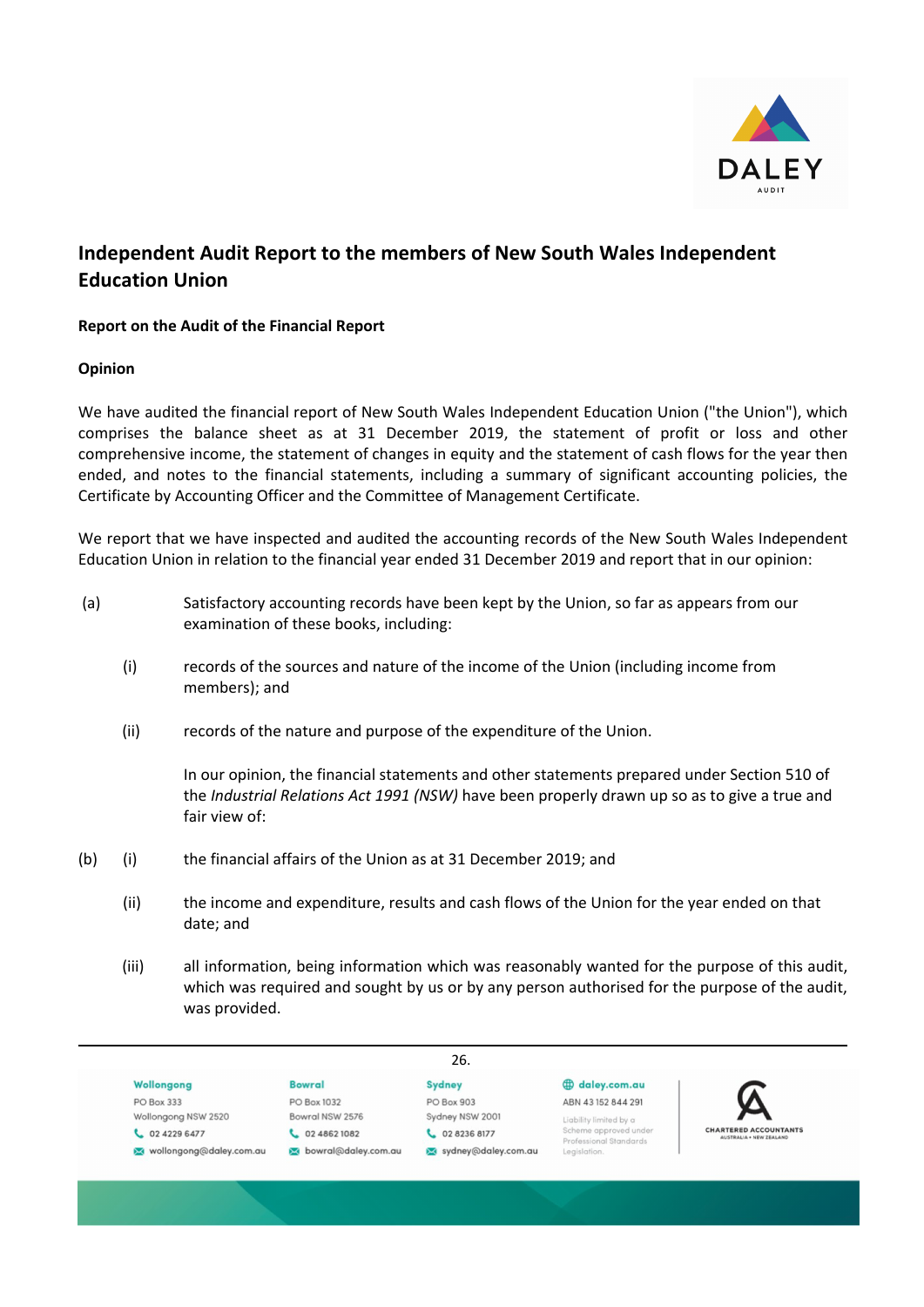

# **Independent Audit Report to the members of New South Wales Independent Education Union**

(c) The financial statements have been prepared in accordance with Australian Accounting Standards.

#### **Basis for Opinion**

We conducted our audit in accordance with Australian Auditing Standards. Our responsibilities under those standards are further described in the *Auditor's Responsibilities for the Audit of the Financial Report* section of our report. We are independent of the Reporting Unit in accordance with the ethical requirements of the Accounting Professional and Ethical Standards Board's APES 110 *Code of Ethics for Professional Accountants* ("the Code") that are relevant to our audit of the financial report in Australia. We have also fulfilled our other ethical responsibilities in accordance with the Code.

We believe that the audit evidence we have obtained is sufficient and appropriate to provide a basis for our opinion.

#### **Emphasis of matter - Liquidation basis of preparation**

We draw attention to note 1 - Liquidation basis of preparation, in the financial report. This note states that the Union is currently in the process of transferring the legal title to ownership of property assets to a related entity. Once this process is completed, it is expected that the Union would be wound up. Our opinion is not modified in respect of this matter.

#### **Responsibilities of the Committee of Managements for the Financial Report**

The Committee of Management of the Union are responsible for the preparation of the financial report that gives a true and fair view in accordance with Australian Accounting Standards - Reduced Disclosure Requirements and the *Industrial Relations Act 1996 [NSW]* and for such internal control as the Committee of Managements determine is necessary to enable the preparation of the financial report that gives a true and fair view and is free from material misstatement, whether due to fraud or error.

In preparing the financial report, the Committee of Managements are responsible for assessing the Union's ability to continue as a going concern, disclosing, as applicable, matters related to going concern and using the going concern basis of accounting unless the Committee of Managements either intend to liquidate the Union or to cease operations, or have no realistic alternative but to do so.